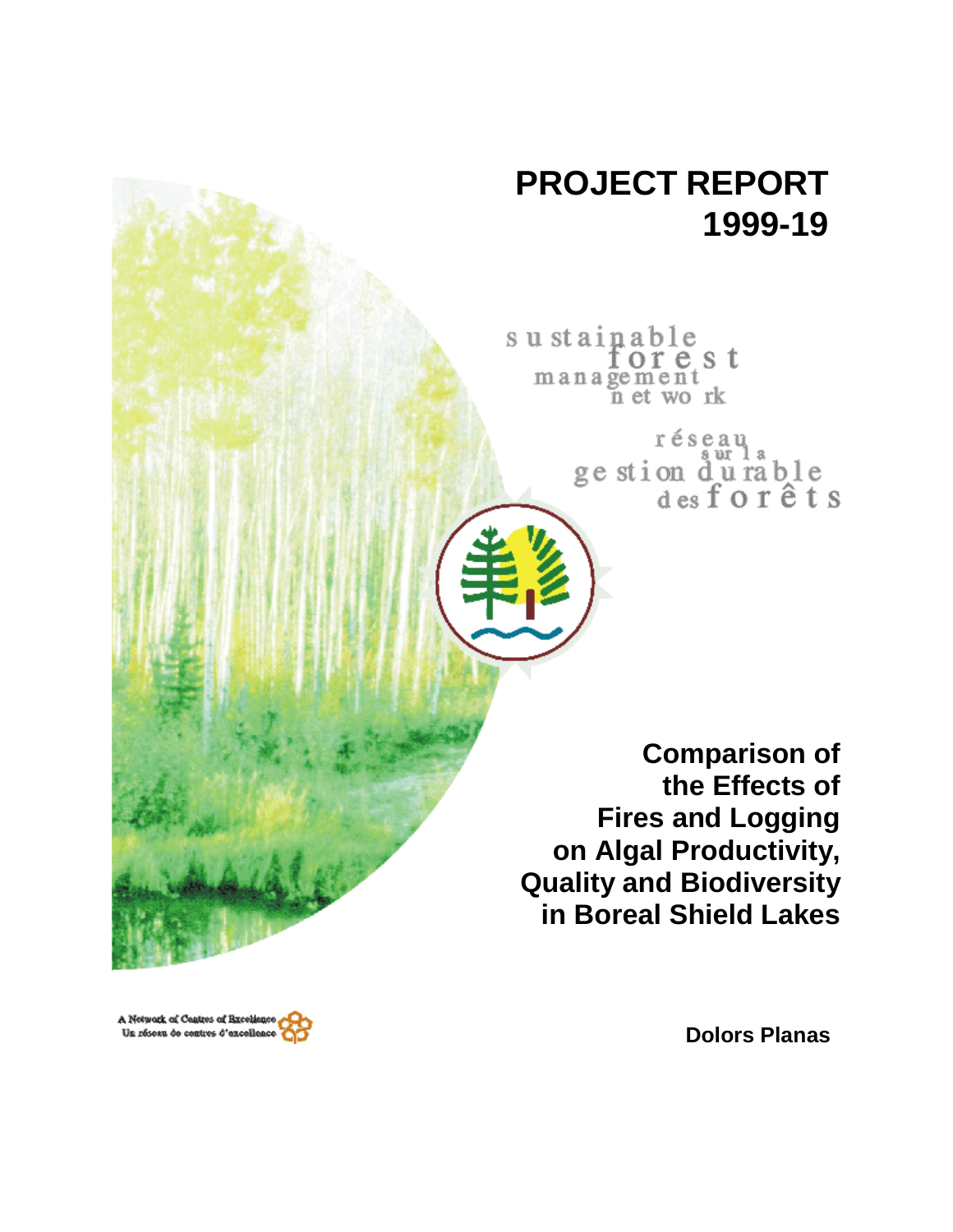For copies of this or other SFM publications contact:

Sustainable Forest Management Network G208 Biological Sciences Building University of Alberta Edmonton, Alberta, T6G 2E9 Ph: (780) 492 6659 Fax: (780) 492 8160 http://www.biology.ualberta.ca/sfm/

ISBN 1-55261-033-0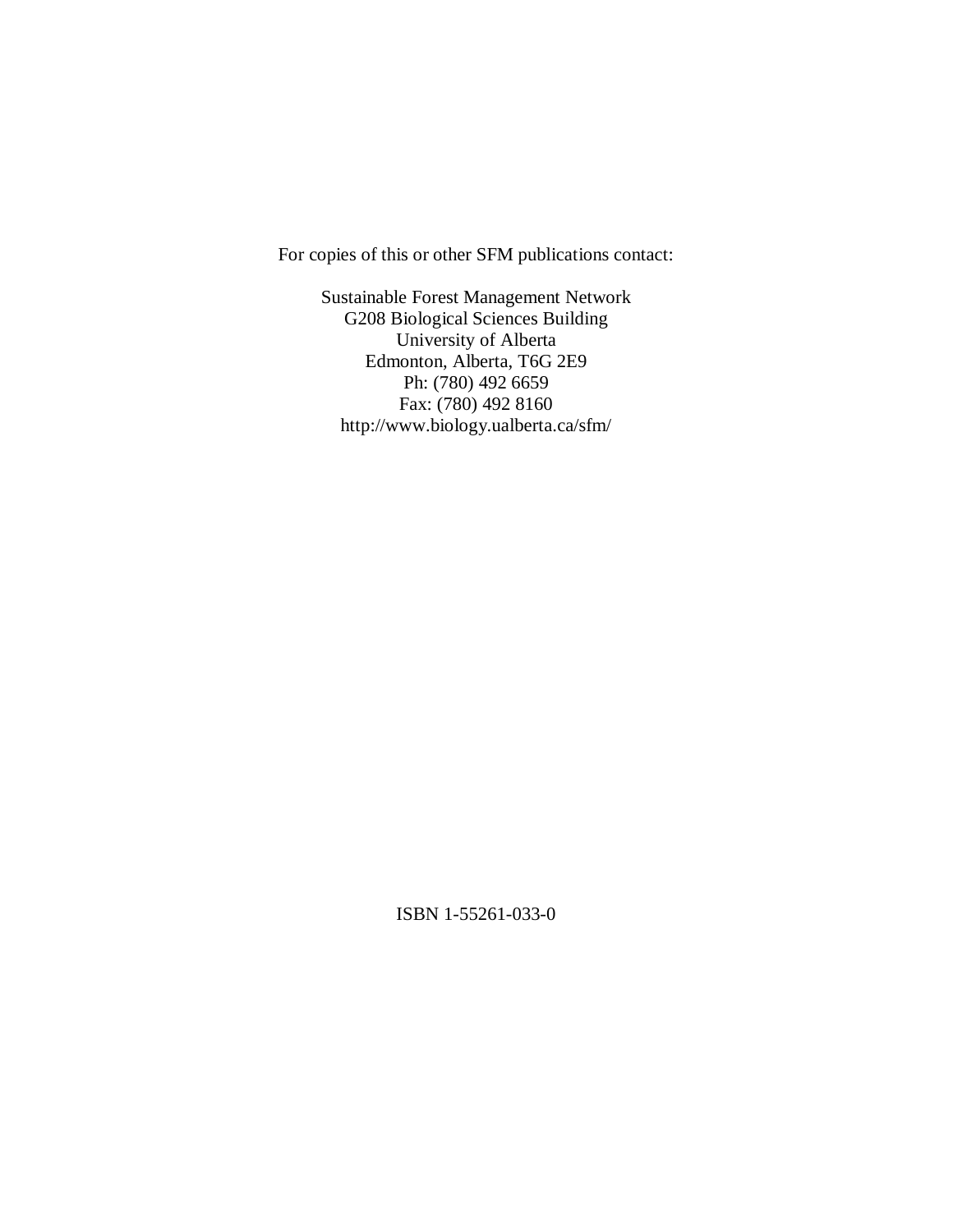# **Comparison of the Effects of Fires and Logging on Algal Productivity, Quality and Biodiversity in Boreal Shield Lakes**

SFM Network Project: Impacts of Watershed Disturbances on Phytoplankton and Periphyton Communities

by

**Dolors Planas, PhD** Département de Sciences Biologiques Université du Québec à Montréal, Montréal, Québec

# **May 1999**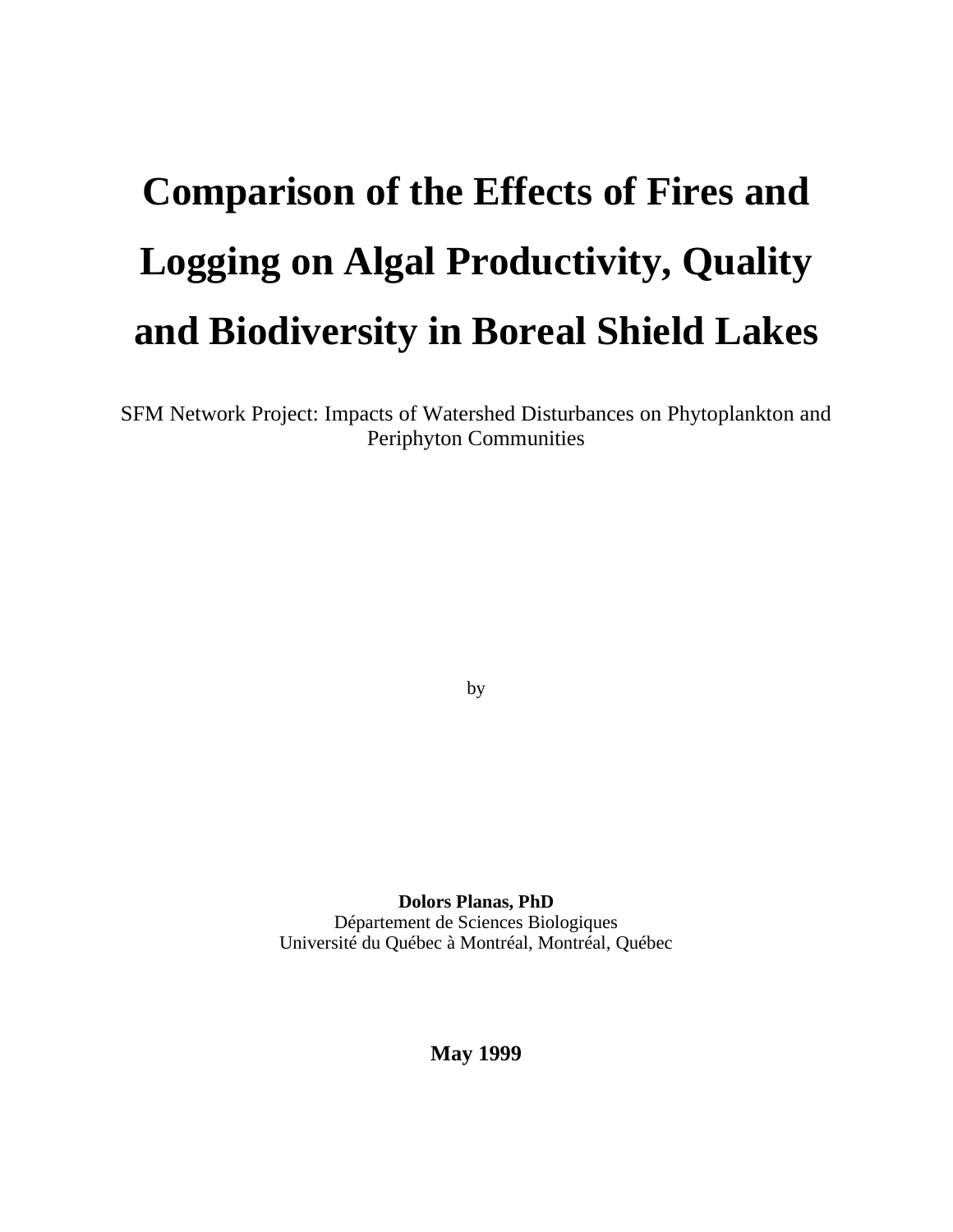## **ABSTRACT**

This project, within the framework of legacy one, contributes to the understanding of the consequences of natural disturbances on the primary producers of boreal forest lakes and the influence exerted by human activities in altering natural disturbance algal productivity and biodiversity patterns. In lakes the first expected responses to enhanced nutrient fluxes in perturbed watersheds are an increase in productivity as well as a shift in species composition and biodiversity of algal communities (phytoplankton - free-floating in the water column and periphyton - attached to littoral substrates). A model was developed to indicate the appropriate boundaries for forest harvesting when considering the conservation of algal production, algal quality and species richness. From june 1996 to September 1998 we sample 38 headwater lakes located in Haut Mauricie (Gouin Reservoir), the Boreal forest domain of the eastern Canadian shield. The selection process was a collaborative effort involving the Québec Land-Aquatic group and the Cartons St-Laurent, Donohue and Kruger industries. The lakes can be divided as follows: undisturbed (19), naturally disturbed by fire (10), and impacted by logging (9). The short term study confirms our expectations such that algal productivity was found to be higher in lakes of perturbed ecosystems having a high drainage basin to lake area (DA/LA) ratio. When only the lakes of >40% perturbation are considered, algal productivity is significantly higher in naturally perturbed lakes than in harvested lakes. However, algal biodiversity decreased when watershed perturbation was higher in harvested lakes. This preliminary result also indicates that in both naturally disturbed and harvested lakes having a large DA/LA ratio algal quality was not affected. The deliverables of this study are quantitative models relating algal productivity, quality and biodiversity at the base of the food web (algae) to natural vs anthropogenic disturbances and which account for watershed and lake morphometry. Models relating algal productivity to changes in terrestrial nutrient cycles, water quality (light, nutrients) and predators (invertebrates and fish) are also provided. This project provides useful tools that are contributing to management recommendations. Specifically we have identified simple variables, such as watershed and lake area, that could be included in geographic information systems used by the industry and enable the identification of lakes particularly susceptible to harvesting. Furthermore, the study also provides evaluation tools to be use in environmental monitoring. Both tools could be incorporated to the Sustainable Forest Management global assesment model to be delivered to the decision-makers in order to contribute to the continuing development of CSA and ISO certification guidelines for sustainable forestry.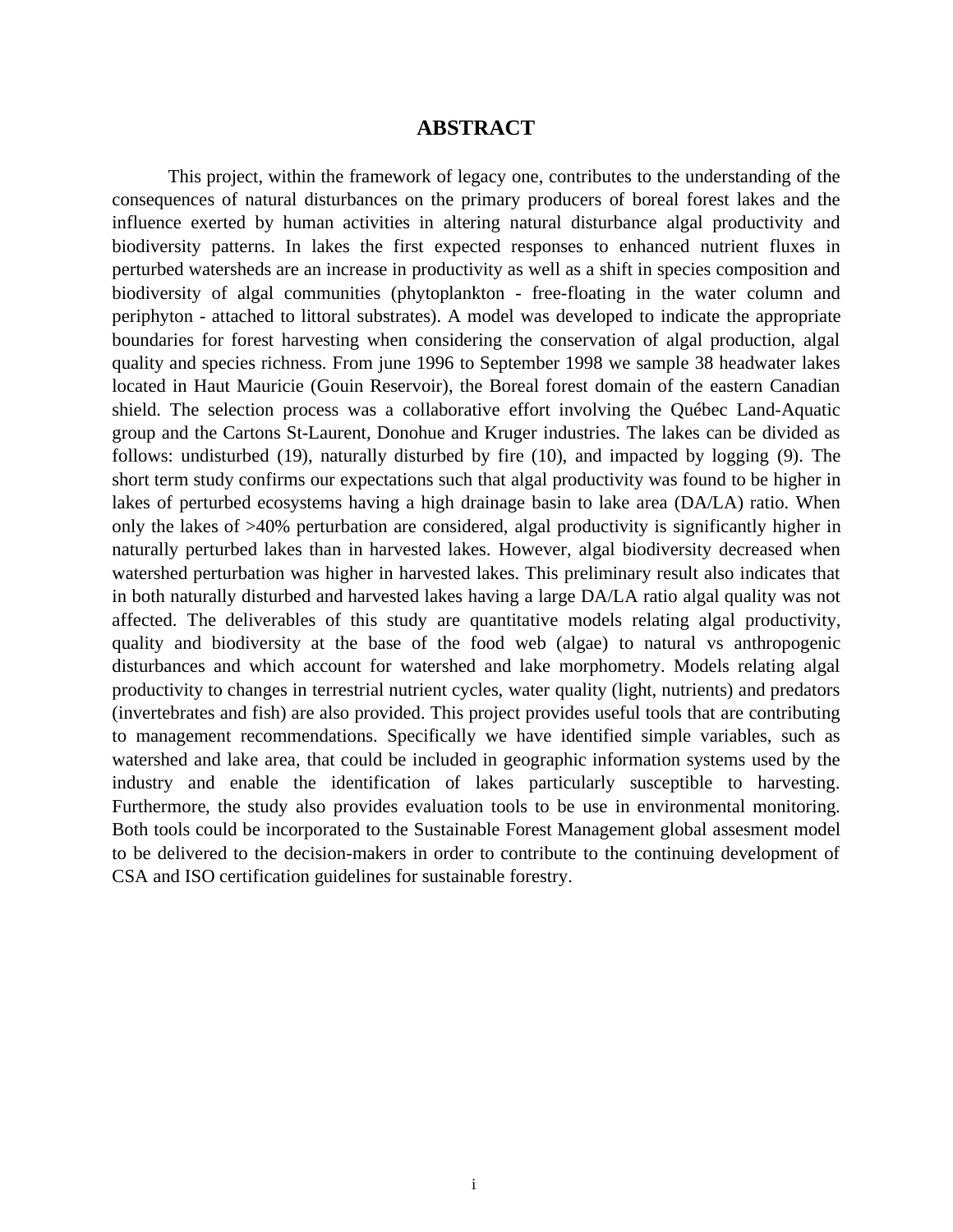#### **ACKNOWLEDGEMENTS**

The project was supported by a research grant from the Sustainable Forest Management Network through legacy 1, Land -Aquatic Interface Program. Special acknowledgements goes to our benefactors, The Natural Sciences and Engineering Council of Canada, Ministry of Natural Resources of Québec, Cartons St-Laurent, Donohue and Kruger among others industries. The gratitude is also extended to the Eastern Aquatic Group researchers, specifically Dr Richard Carignan (Université de Montréal) who coordinated our group and let us use the Water Quality Data Base; Dr Pierre Magnan (Université du Québec à Trois Rivières) for providing the fish data, and Dr Bernadette Pinel-Alloul (Université de Montréal) for letting us share the zooplankton data. Special thanks also goes to our technical support staff, M. Pierre d'Arcy (Université de Montréal) who organized and coordinated all the field sampling logistics and elaborated the GIS data as well as the data base matrix shared by the Eastern Land-Aquatic Group and to Serge Paquet (Université du Québec à Montréal) who not only coordinated the laboratory work and helped my students in so many technical aspects, but also analyzed all the phytoplankton biodiversity data. Finally Mélanie Desrosiers, my summer assistant during 1997 and 1998; and S. Raphaelle Groulx, M.Sc. student who provided the periphyton data, are gratefully acknowledged.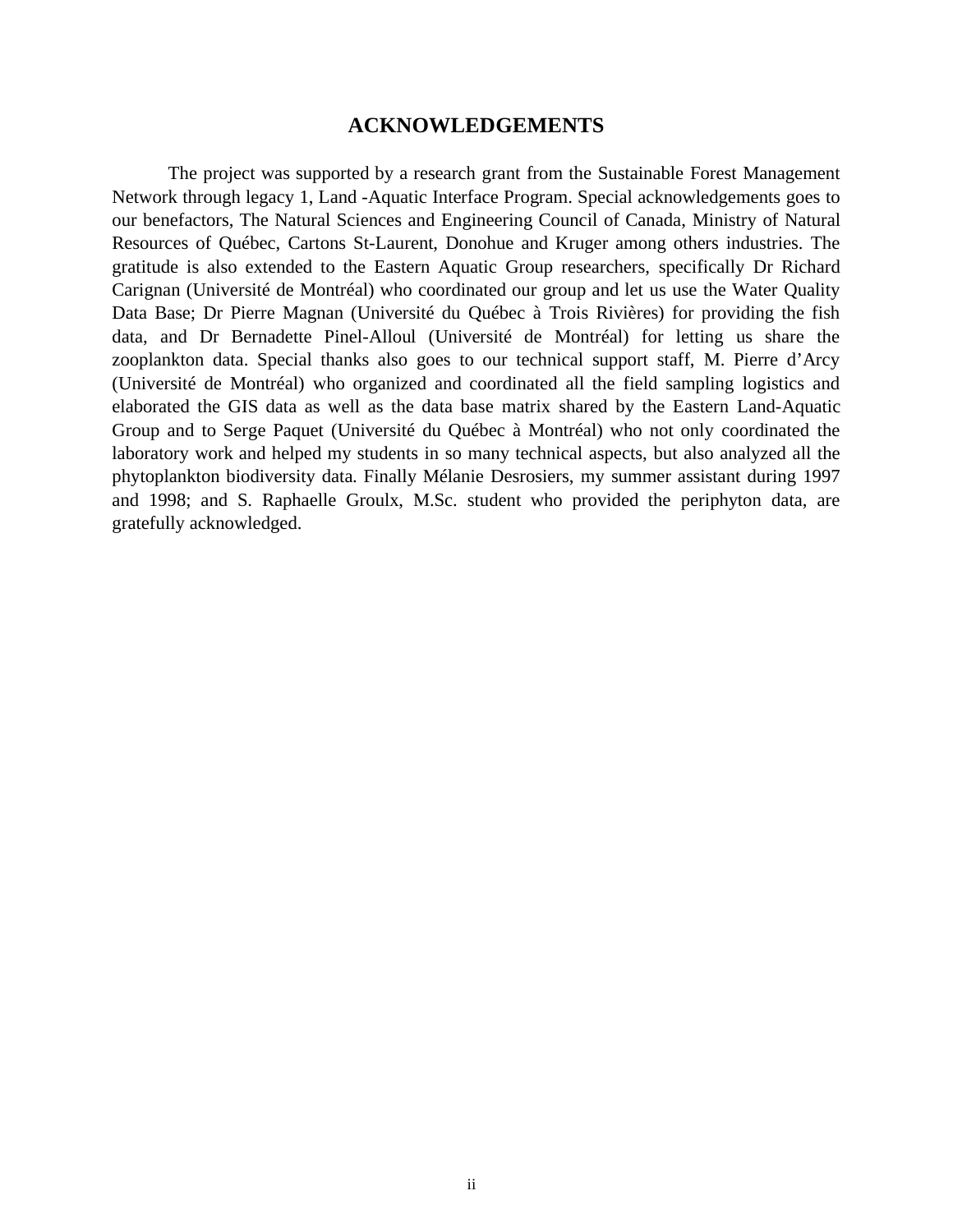## **INTRODUCTION**

Aquatic ecosystems occupy almost a third of the boreal ecoregion. Their water and fish are an important nutritional source for First Nations and they are also an important economical and recreational resource for communities of the boreal Shield. Thus the protection of lakes and running waters must be an integral part of strategies for sustainable forest development.

Timber harvesting in the Canadian boreal forest has raised concerns over potential impact on aquatic ecosystems. The expected disturbances associated with logging are an increase in the watershed export of suspended solids, dissolved organic carbon and other nutrients (Likens et al. 1977; Ramberg. 1996; Rask et al. 1998). As a consequence of these perturbations, nutrients could increase and light penetration decrease, thereby modifying the water quality and productivity in the aquatic milieu of impacted watersheds (Wright 1976; Kauffman et al 1994). Anthropogenic disturbance could also decrease the biological diversity of natural ecosystems (Connell 1978; Wilson 1988; Ehrlich and Daily, 1993). Since the 50's it has been stated that decreases of biological diversity would lead to decreased ecological stability and function (Elton 1958). In most situations an increase in plant productivity following addition of nutrients results in a decrease in the number of species coexistent in a given area or volume (Proulx et al. 1996). There are no studies on water quality alterations in lakes and phytoplankton biodiversity.

To achieve the goal of sustainable exploitation of an ecosystem it is not only necessary to consider the system under exploitation and adjacent ecosystems but also to determine patterns and indicators of ecosystem stress. To find patterns and indicators it is necessary to: i) do suitable field experiments of different spatial and temporal intensity; ii) do long term studies to cope with inter-annual variability and iii) compare ecosystems exposed to different types and magnitudes of stress (Lubchenco et al., 1991). Boreal forest ecosystems are well adapted to periodic fires (Wright and Heiselman, 1993), making them the more suitable natural disturbance base model to use in comparison with sustainable forestry in the boreal ecosystems. Forest fires would also increase nutrient export from the watershed to lakes and rivers (Bayley et al., 1992, Beaty, 1994) .

Lakes respond quickly to changes in the watersheds (Elber and Schanz 1989), particularly the microscopic organisms such as bacteria and algae. These microorganisms, at the base of the food web, have a short life span and consistently respond to increases of nutrients (e.g., Schindler, 1974). Increases of nutrients in lakes not only increases the algae biomass but also changes species composition. Thus, algae are a very good indicator of changes in water quality (Triphonova, 1988) and could be used as an early warning to predict changes in communities further up in the food chain. The algal community changes associated with water quality alterations have a cascading effect on the entire food web (Steiman 1998).

The littoral communities of lakes, although they are found within the photic zone as well as within the epilimnion of stratified lakes different from those of the pelagic zone with regard to fluxes of solutes and suspended matter. The attributes of the littoral zone resemble those of a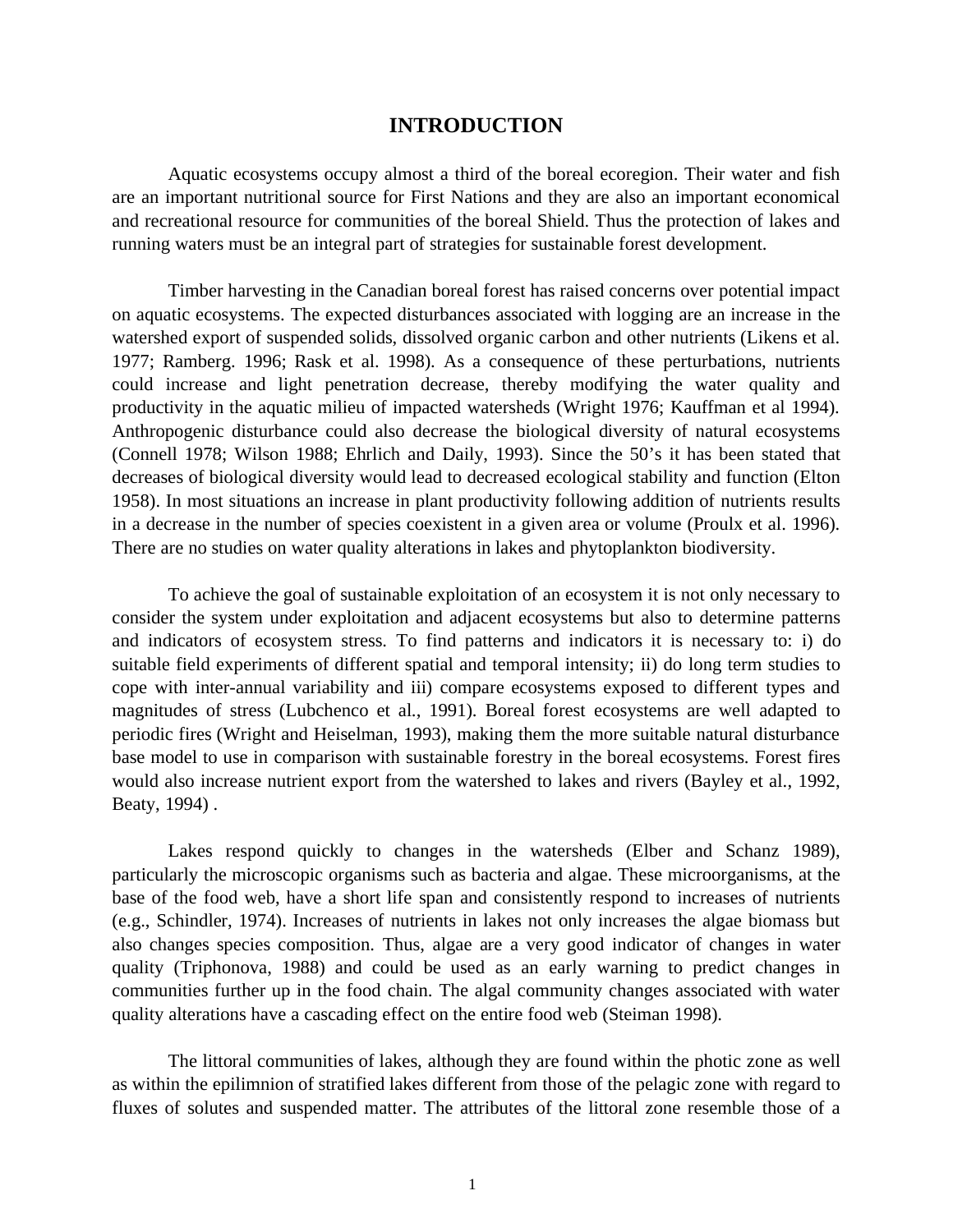closed system, lacking the strong vertical transport and intense recycling of the pelagic zone (Fisher and Grimm 1991). In lakes the littoral zone appears to be the main feeding area of many freshwater fish species (France, 1995; Hecky and Hesslein, 1995) and for the boreal Shield lakes results of Magnan and coworkers show that the more frequent and abundant fish species use the littoral as a habitat (Magnan and St Onge 1999).

Aquatic ecosystems are always driven, over long time periods and large scales, by climate and terrestrial processes in their catchment (Hormung and Reynolds, 1995). These driving forces are partially physical in character, but are strongly influenced by biological processes. Thus watershed perturbations that modify biological structures and processes in the landscape, could alter water life quality . In general the larger the catchment and the shallower the lake, the greater the influence of catchment on water quality (Schindler, 1971; Curtis and Schindler, 1997). Many average properties of boreal lakes can be reliably predicted from the ratio of drainage area to lake area (DA/LA), or watershed area to lake volume (Schindler 1998; Carignan et al 1999; Planas et al., 1998, 1999). If we could apply similar predictive tools, such as watershed characteristics and lake morphometry, variables easily measured with geographic information systems (GIS), to the biota of lakes we will have made a considerable contribution to sustainable forest management.

The objective of the project was twofold: 1) to compare the productivity, quality, biodiversity and size spectra of the pelagic free-floating algae (phytoplankton) and littoral attached (periphyton) algae in Boreal eastern Canadian Shield lakes, using as a natural disturbance model, lakes in burnt watersheds and as anthropogenically impacted, logged watersheds, and 2) to develop empirical models which will enable us to evaluate the intensity and frequency attributes to be used in forest management in order to preserve the productivity and quality of aquatic life.

Our hypotheses are:

I - The response of lakes to watershed disturbance will be of higher amplitude, faster, and of longer recovery time, in lakes with high DA/LA ratio.

II - The high input of nutrients to lakes with greater DA/LA ratios and elevated watershed perturbation will, i) increase algal productivity, particularly in the littoral zone; ii) decrease algal quality and biodiversity.

III - Lakes with high algal biodiversity will buffer the response of primary producers to watershed perturbations.

These hypotheses were tested by measuring algal standing stock (chlorophyll-a and/or biomass), species abundance and quality, size distribution of biomass, total species richness and diversity, in phytoplankton and periphyton communities.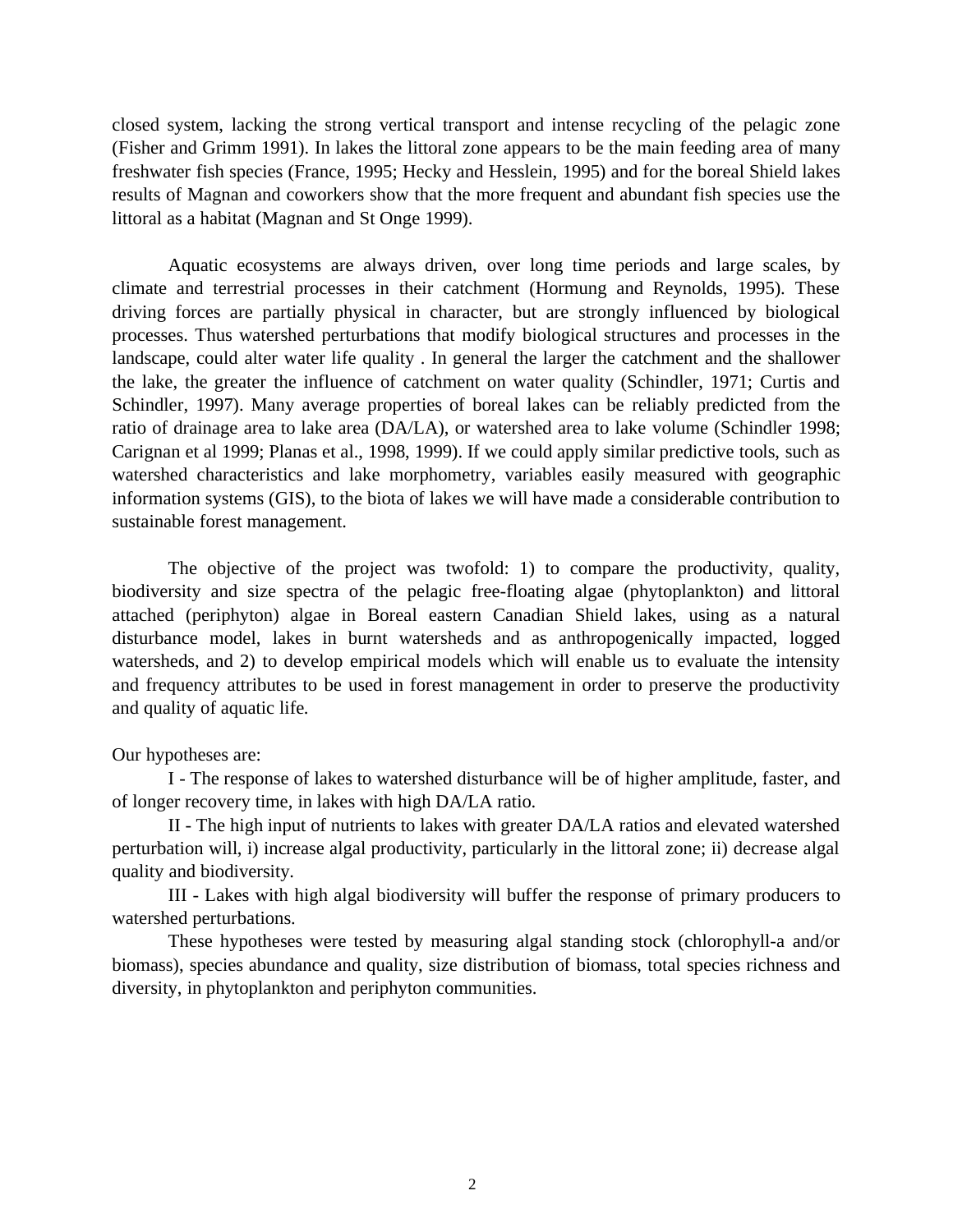#### **METHODS**

# **Study site**

The study was conducted in 38 (out of 64 000 lakes occurring in the region) headwaters lakes, located in the boreal forest eastern Québec, on a 50 000  $km^2$  area of the Canadian shield  $(47°52' - 48°59'N$  and  $73°19' - 76°43'W)$  (Fig. 1). They were selected on the basis of comparable size, depth and watershed morphometry (Table 1). They are medium size lakes well stratified during the ice-free season, ultra-oligotrophic to oligo-mesotrophic, slightly acidic and coloured by humic acid substances (Table 1).



Figure 1. Location of the 38 study lakes in the Haut Mauricie. N = reference lakes;  $F =$  burnt lakes and  $C = cut$  lakes. The dots mark the lakes where periphyton was sampled.

#### **Watershed Characteristics and Perturbations**

The landscape is dominated by mixed forest (Balsam Fir, Black Spruce, Jack Pine, White Birch and Aspen) with less than 20 % wetland (bog, fen, swamp). Nineteen (1996-1997) and 15 (1997-98) of the lakes are located in undisturbed watersheds that have been untouched for at least the last 70 years (reference lakes); 9 lakes are in naturally disturbed watersheds, with between 50-100% of watershed area having been perturbed by forest fires in 1995 (burnt lakes),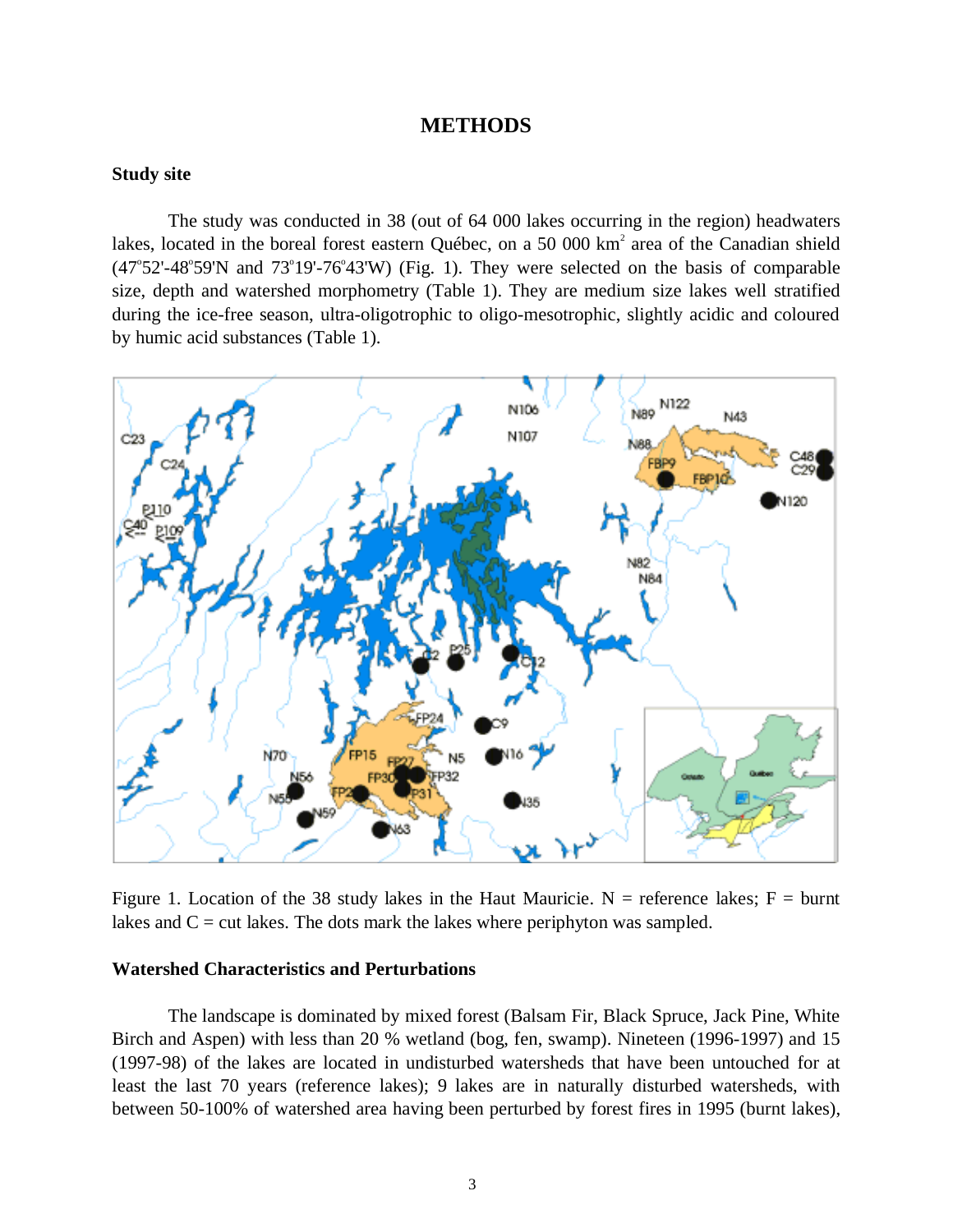and 9 to 14 in anthropogenically impacted watersheds where 8-96 % of the area was logged, (8 logged in 1995, 1 in 1995 and 1997, and 5 in 1997-98; harvested lakes).

| Variables                                               | Reference <sup>1</sup> | Burnt <sup>2</sup> | harvest <sup>3</sup> |
|---------------------------------------------------------|------------------------|--------------------|----------------------|
| Lake Surface area (km <sup>2</sup> )                    | 0.44                   | 0.56               | 0.40                 |
| Watershed area $(km^2)$                                 | 2.58                   | 3.96               | 5.55                 |
| Watershed slopes (%)                                    | 10.8                   | 9.1                | 11.9                 |
| Maximum Depth (m)                                       | 12.3                   | 14.0               | 17.0                 |
| Extinction coefficient (m)                              | 0.95                   | 1.45               | 1.32                 |
| pH                                                      | 6.37                   | 6.29               | 6.46                 |
| Total phosphorus ( $\mu$ g•L <sup>-1</sup> )            | 6.87                   | 9.12               | 11.8                 |
| Total nitrogen $(\mu \mathbf{g} \cdot \mathbf{L}^{-1})$ | 203                    | 233                | 286                  |
| Nitrates $(\mu g \cdot L^{-1})$                         | 8.18                   | 8.19               | 49.18                |
| Dissolved organic carbon $(mg\bullet L^{-1})$           | 5.06                   | 7.20               | 6.04                 |
| Percentage of perturbation $(\%)^a$                     | 0.0                    | 40.7               | 91.3                 |

Tables 1. Morphological watershed and lake characteristics (Data provided by R. Carignan)

 $1$  20 lakes in 1996-97; 15 in 1997-98;  $2$  9 lakes in 1996-97 and 14 in 1997-98.  $\degree$  Percentage of watershed cut or burnt.  $DOC = dissolved organic carbon; TP = total phosphorus; TN = total nitrogen.$ 

#### **Sampling**

 Starting in 1996, phytoplankton lakes were visited three times, in spring, summer and fall; duplicate integrated photic zone samples were taken at the deepest part of the lake, concomitantly with the water quality data (Carignan et al. 1999). Periphyton was studied in 16 lakes (6 reference, 5 burnt and 5 harvest) using artificial substrates (Teflon mesh; Fig 2). Analyses of community attributes were carried out on duplicate substrates placed at a depth of 1 m at 2 to 4 stations per lake and left to colonize for 3 to 12 months.

#### *Phytoplankton and periphyton productivity measurements*

Algal standing stock was measured using the concentrations of chlorophyll*-a* and biomass. Phytoplankton chlorophyll*-a*, was concentrated as soon as possible after sampling by filtering a known amount of water on Whatman GF/C filters and then immediately frozen. The chlorophyll was extracted with hot ethanol (Nush 1980), followed by spectrophotometer measurements, before and after acidification (Sartory and Grobelaar 1984). Periphyton chlorophyll*-a* determinations were conducted in a similar manner except that no filtration was necessary. Following collection the Teflon substrates were immediately frozen with the extraction in hot ethanol performed directly on the substrates (Desrosiers, Groulx and Planas, unpublished data).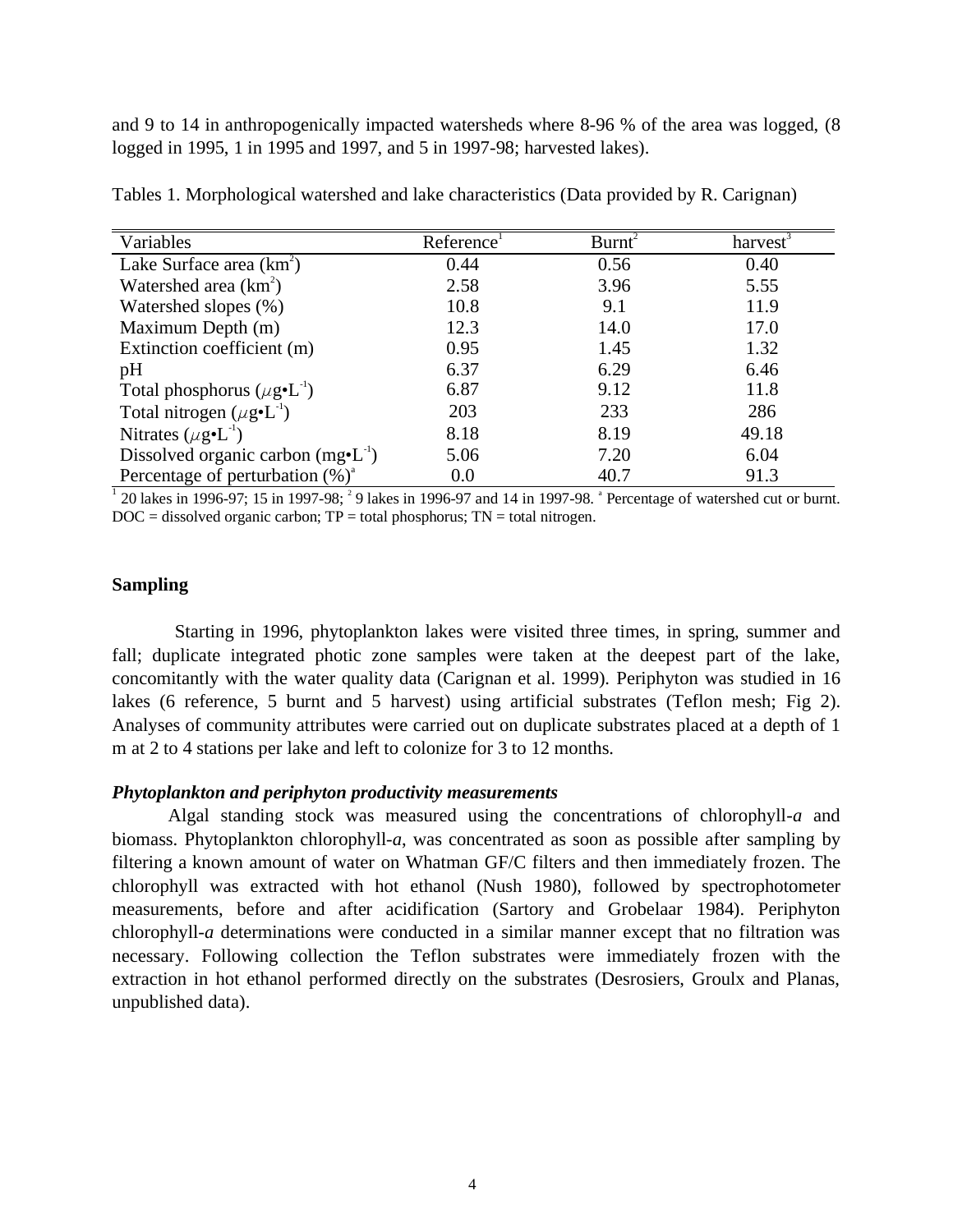

Figure 2. Periphyton artificial substrate module (Planas and coll. unpublished).

## *Phytoplankton and periphyton algal quality and biodiversity measurements*

Phytoplankton and periphyton samples were identified, measured and counted with an inverted microscope following Sournia (1978). Cells from a constant area of the chamber bottom were counted under the microscope. The biomass of each species was calculated from the cell biovolume by applying appropriate geometric form and considering a cellular density of 1. Because the number of lakes in each set is different, biodiversity was calculated as the mean species richness per year in each lake (Planas et al. 1999).

# **SUMMARY OF DATA ANALYSIS**

#### **Response of primary producers**

#### *Phytoplankton chlorophyll a*

During the 3 years of study the pelagic algal chlorophyll concentrations were higher ( $p \leq$ 0.0001) in lakes having naturally disturbed watersheds and in lakes of harvest watershed where more than 40% harvested than in reference. The highest response occurred in "burnt" lakes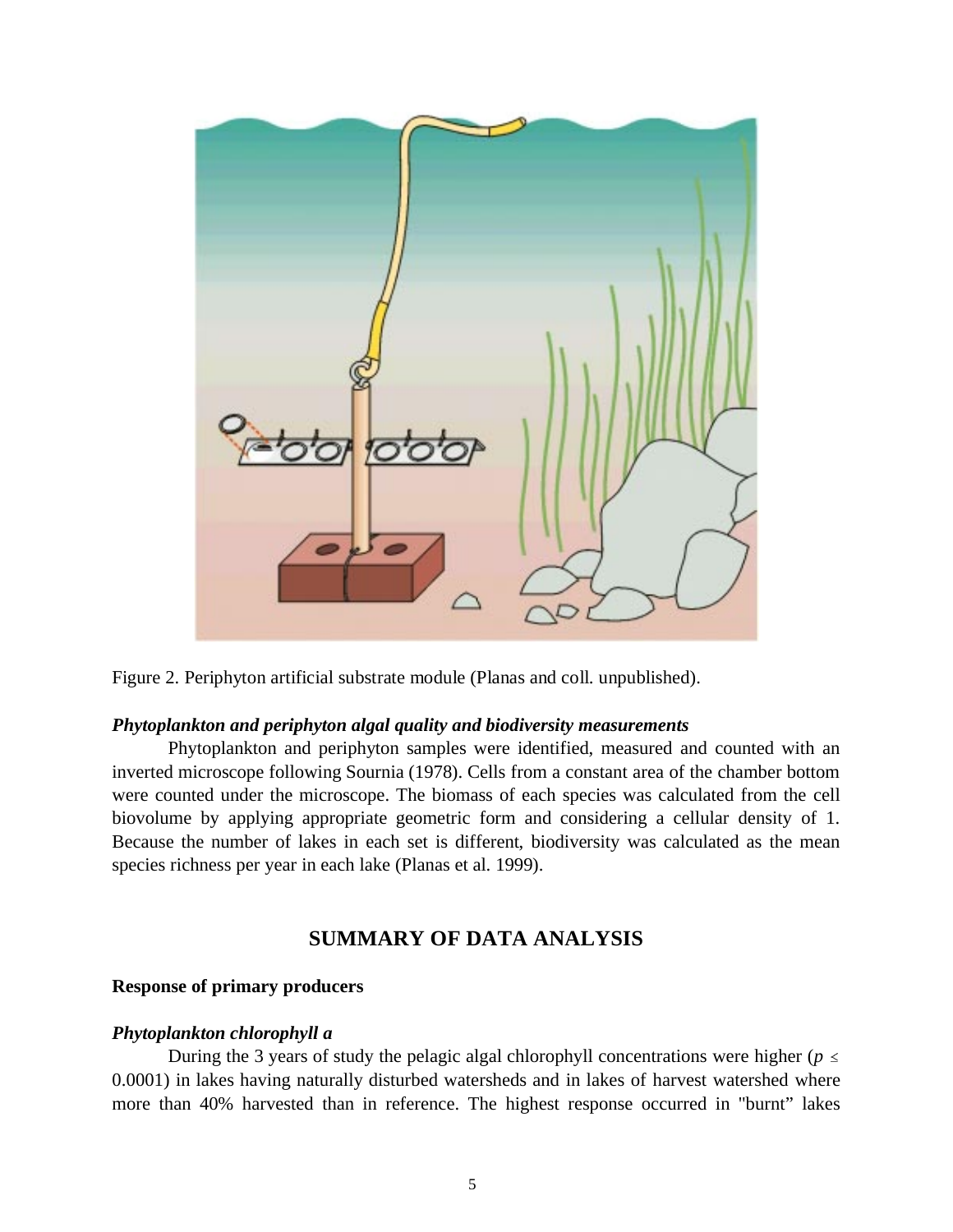where the chlorophyll concentrations were almost double ( $p \leq 0.05$ ) that those of reference lakes. In harvested lakes the phytoplankton response was intermediate (Fig. 3).



Figure 3 - Three year mean phytoplankton chlorophyll *a* concentrations in reference, harvested and burnt lakes. Different capital letters indicate significant difference ( $p \le 0.05$ ) between sets of lakes.

#### *Periphyton chlorophyll a*

Based on data from 2 years, attached algal chlorophyll concentrations were higher ( $p <$ 0.0001) in lakes in disturbed watersheds than in reference lakes (Fig. 4). Between disturbed watersheds production was higher  $(p < 0.01)$  in naturally as compare to anthropogenically perturbed lakes. In the burnt lakes chlorophyll concentrations were more than three time higher than reference lakes ( $p < 0.0001$ ; Fig. 4).

#### *Watershed characteristics influencing algal productivity*

The drainage basin to lake area ratios (DA/LA), the % of perturbation and the % of slope and mean depth explains around 55% of the variance in phytoplankton chlorophyll-*a* when all lakes are combined (Table 2). Almost 50 % of the variance of periphyton chlorophyll-a was predicted by the DA/LA  $(p<0.000)$  ratio (Table 3).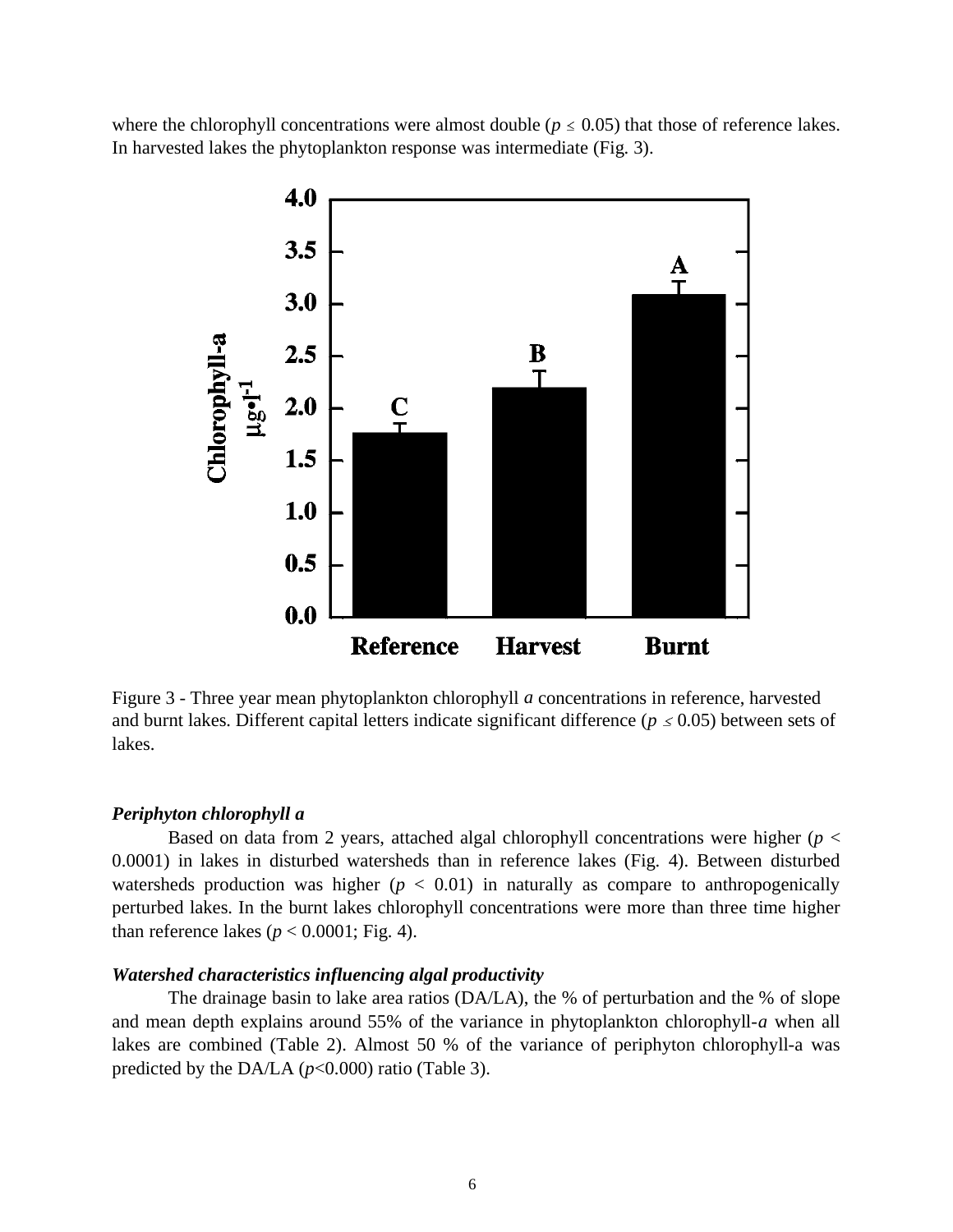

Figure 4. Two years mean periphyton chlorophyll-a concentrations in reference, harvested and burnt lakes. Different capital letters indicate significant difference (*p<* 0.05) between sets of lakes.

For each set of lakes, including reference lakes, algal chlorophyll was higher at high DA/LA ( $p \le 0.05$ ) than at low DA/LA (Fig. 5; Planas et al. 1999). These differences in algal production, in relation to DA/LA ratio, could be expected since we know the importance of watershed size to loading of nutrients in lakes (Carignan et al. 1999).

#### *Physico-chemical variables influencing algal chlorophyll-a*

The best physico-chemical predictors of pelagic chlorophyll-*a* for all lakes are total phosphorus (TP), explaining almost 50% of the partial variance followed by dissolved inorganic nitrogen (DIN) and light extinction coefficient. The whole model explains around 60% of the variance (Table 4). Total phosphorus was also a good predictor of periphyton chlorophyll-*a* ( Partial  $R^2 = 0.51$ ), followed by nitrate and DOC. This three variables account for almost 70% of the chlorophyll-*a* variance (table 5).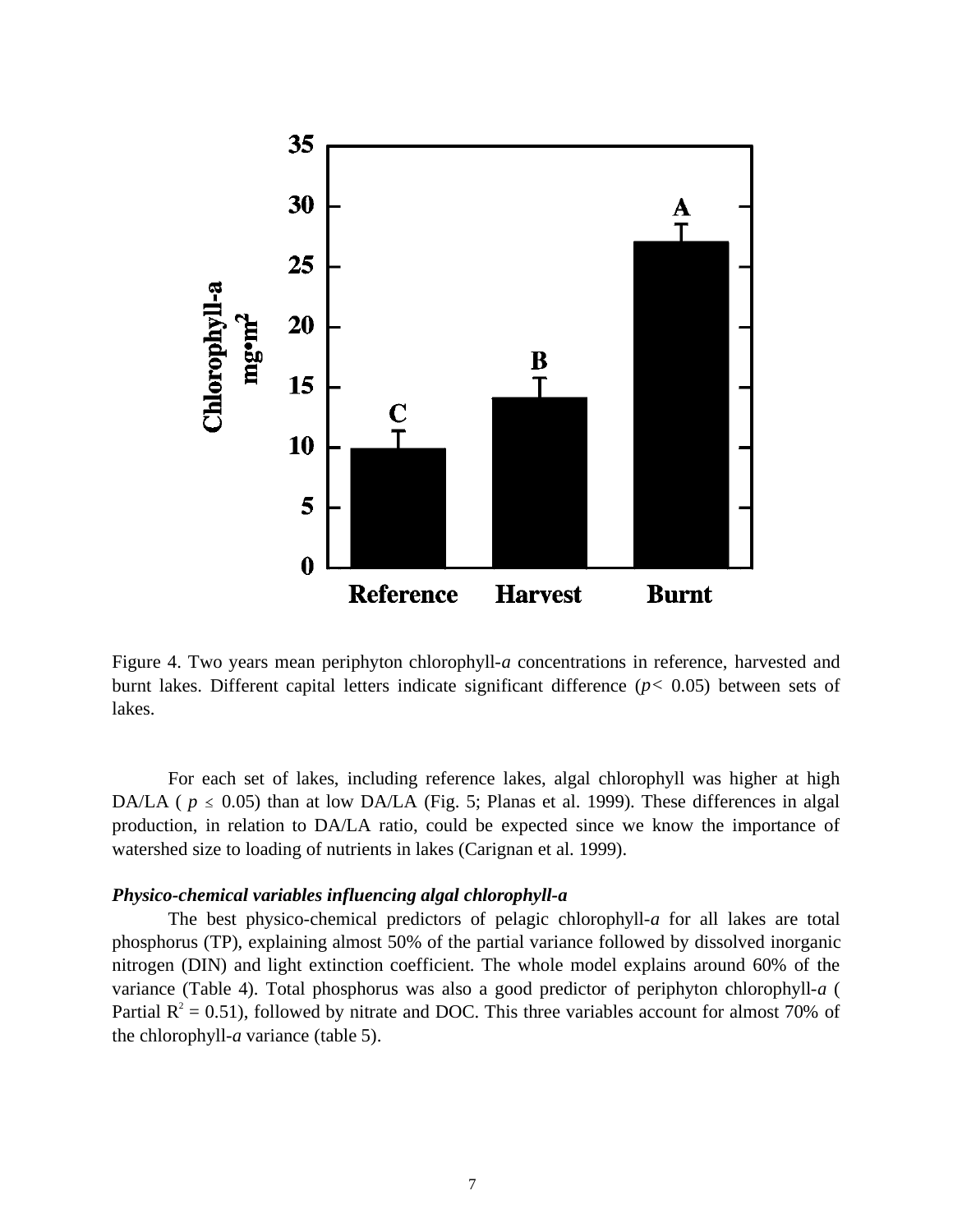| Model                             | $p_{i} >  t $ | <b>SE</b> | $r^2$ | adj $r^2$ | Prob>F   |
|-----------------------------------|---------------|-----------|-------|-----------|----------|
| $log (chl-a)$                     |               | 0.006     | 0.558 | 0.542     | < 0.0001 |
| 0.378                             | < 0.0001      | 0.047     |       |           |          |
| $0.008$ DA/LA                     | 0.0009        | 0.002     | 0.159 |           |          |
| $0.002%$ pert                     | < 0.0001      | 0.0002    | 0.276 |           |          |
| $0.012\%$ slope                   | < 0.0001      | 0.002     | 0.094 |           |          |
| $-0.176\log_{10}(Z_{\text{mov}})$ | 0.0081        | 0.065     | 0.030 |           |          |

Table 2. Multiple regression model between phytoplankton chlorophyll-*a* (dependent variable) and watershed and morphometric lake characteristics<sup>1</sup> (independent variables).

<sup>1</sup> Watershed and morphometric data provided by Dr Richard Carignan's laboratory.  $p_1 > |t| =$  probability associated with each independent variable; SE=Standard error of coefficients;  $r^2$  = the partial coef. associated with each independent variable; adj  $r^2$  = the adjusted  $r^2$ ; *Prob*>*F* = model significance; \* Mean Standard Error; log (Chl-a) = logarithm<sub>10</sub> chlorophyll-*a*; DA/LA = Drainage area/Lake Area; % pert. = % perturbation; Zmax = maximal depth of the lake.

Table 3. Regression model between periphyton chlorophyll-*a* (dependent variable) and drainage basin to lake  $area<sup>1</sup>$  (independent variable).

| Model         | p >  t        | SЕ    |       | adj $r^2$ | Prob>F   |
|---------------|---------------|-------|-------|-----------|----------|
| $log (chl-a)$ |               | 0.034 | 0.503 | 0.486     | < 0.0001 |
| 0.700         | < 0.0001      | 0.088 |       |           |          |
| 0.071DA/AL    | $<\!\!0.0001$ | 0.013 |       |           |          |

<sup>1</sup> Watershed and lake data provided by Dr Richard Carignan's laboratory.  $p_1 > |t| =$  probability associated with each independent variable; SE=Standard error of coefficients;  $r^2$  = the partial coef. associated with each independent variable; adj  $r^2$  = the adjusted  $r^2$ ; *Prob>F* = model significance; \* Mean Standard Error; log (Chl-a) = logarithm<sub>10</sub> chlorophyll- $a$ ; DA/LA = Drainage area/Lake Area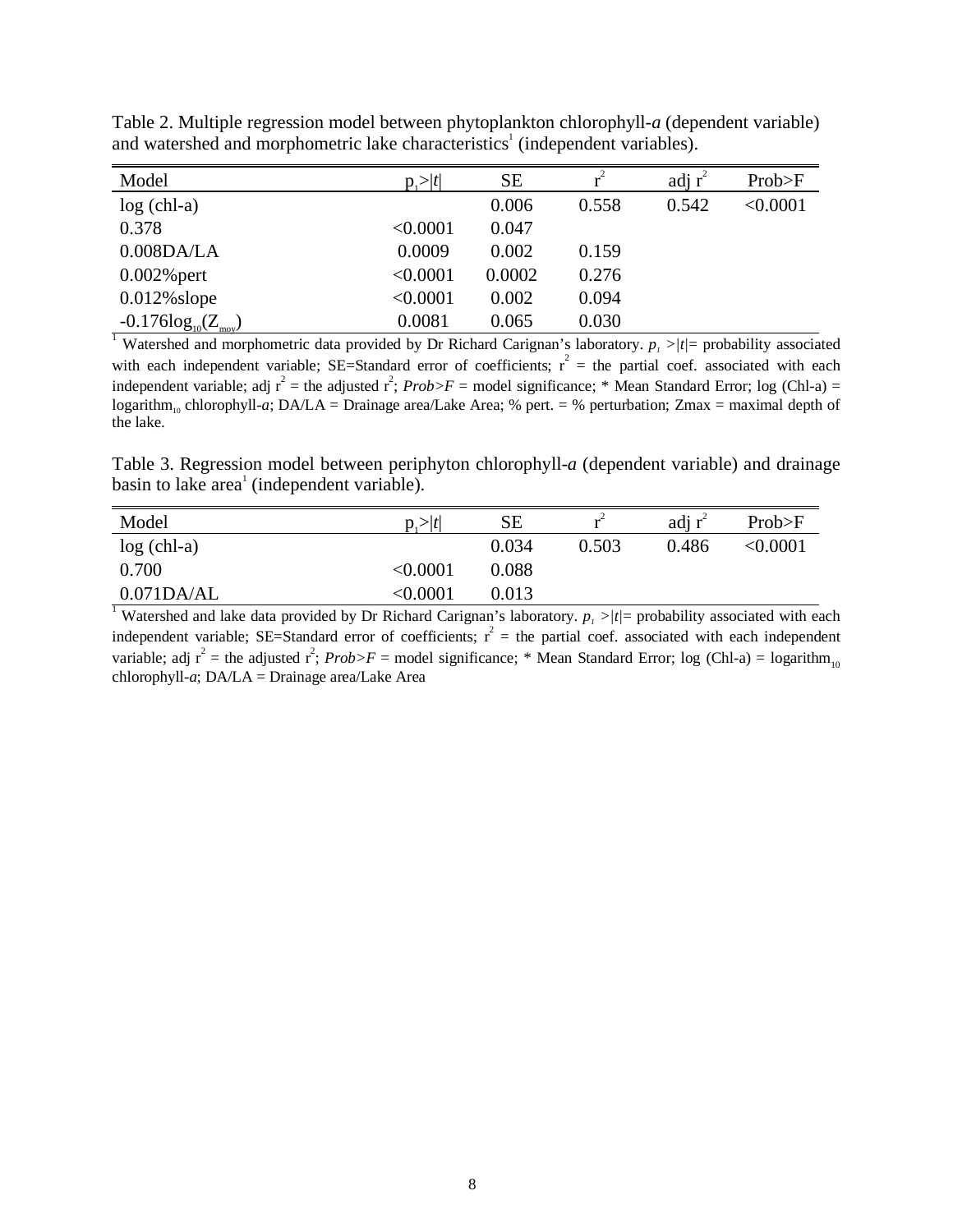

Figure 5. Mean chlorophyll *a* concentration in reference, harvest and burnt lakes with high DA/LA  $(> 4)$  and low DA/LA  $(< 4)$ .

Table 4. Multiple regression model between chlorophyll*-a* (dependent variable) and the physical and chemical variables of the lakes (independent variables)<sup>1</sup>.

| Model                 | p >  t   | SE    |       | adi 1 | Prob>F     |
|-----------------------|----------|-------|-------|-------|------------|
| $log_{10}(chl-a)$     |          | 0.006 | 0.576 | 0.565 | $<$ 0.0001 |
| $-0.207$              | < 0.0006 | 0.059 |       |       |            |
| $0.720log_{10}(TP)$   | < 0.0001 | 0.079 | 0.476 |       |            |
| $0.065\log_{10}(DIN)$ | 0.0036   | 0.022 | 0.047 |       |            |
| $-0.070$ PAR          | 0.0003   | 0.019 | 0.053 |       |            |

<sup>1</sup> Physical and chemical data provided by Dr Richard Carignan's laboratory.  $p_1 > |t| =$  probability associated with each independent variable; SE=Standard error of coefficients;  $r^2$  = the partial coef. Associated with each independent variable; adj  $r^2$  = the adjusted  $r^2$ ; *Prob>F* = model significance; \* Mean Standard Error; log (Chl-*a)* = logarithm<sub>10</sub> chlorophyll-*a*; log (TP) = logarithme10 total phosphorus;.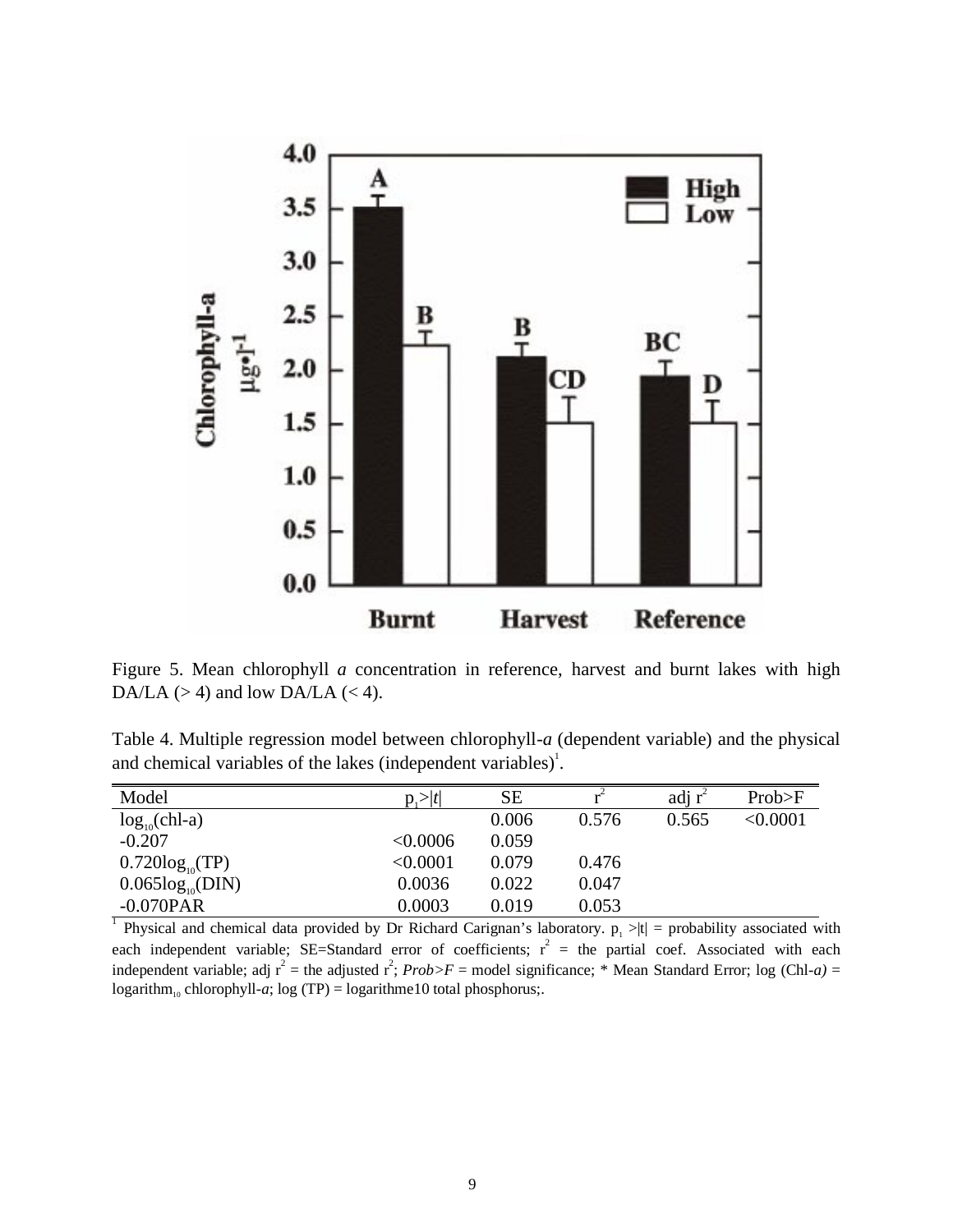| Model                                                                                                                 | p >  t | <b>SE</b> |       | adj $\mathbf{r}^2$ | Prob>F   |
|-----------------------------------------------------------------------------------------------------------------------|--------|-----------|-------|--------------------|----------|
| $log_{10}(chl-a)$                                                                                                     |        | 0.023     | 0.691 | 0.657              | < 0.0001 |
| $-0.228$                                                                                                              | 0.2842 | 0.209     |       |                    |          |
| $0.720log_{10}(TP)$                                                                                                   | 0.0117 | 0.247     | 0.508 |                    |          |
| $0.065\log_{10}(NO_2)$                                                                                                | 0.0084 | 0.050     | 0.131 |                    |          |
| $0.070 log_{10}(DOC)$                                                                                                 | 0.0410 | 0.309     | 0.053 |                    |          |
| Physical and chemical data provided by Dr Richard Carignan laboratory. $p_i >  t $ = probability associated with each |        |           |       |                    |          |

Table 5. Simple regression models between periphyton chlorophyll*-a* (dependent variable) and total phosphorus.

independent variable; SE=Standard error of coefficients;  $r^2$  = correlation coefficient;  $Prob > F$  = model significance; \* Mean Standard Error; log Chl- $a = \log \frac{\pi}{10}$ ; log (TP) = logarithm<sub>10</sub> total phosphorus.

In summary, wildfires and forest harvesting result in increased nutrients loading and dissolve organic carbon and, hence, impact water quality and increase lake productivity in perturbed boreal lakes compared to reference lakes. Variation in lake productivity should be more important in lakes with high DA/LA and/or more than 40% of the watershed is perturbed.

#### **Phytoplankton community structure**

#### *Algal Quality*

The phytoplankton communities in lakes with undisturbed watersheds had, in general, low biomass and were dominated by small (< 20 um) flagellated algae particularly Chrysophyta (Chryso; Fig 6) that are edible by grazing zooplankton. Low phytoplankton biomass and communities dominated by small flagellated algae are common features in oligotrophic lakes located on the boreal Precambrian shield (Kling and Holgrem, 1972; Lepisto and Saura, 1998). Blue-green algae (Cyano) and green algae (Chloro) had the lowest biomass of the six algal taxa in the study lakes. The Cyanobacterial species present are not toxic and characteristic of nutrient poor and slightly acidic brown waters (Blomqvist, 1996).

Although algal biomass was higher in lakes with perturbed watersheds, the increase was greater in burnt lakes (*p*< 0.05). This trend was particularly noticeable in diatoms *(p <*0.0001*)* and to a lesser degree in Cryptophytes *(Crypto;*  $p \le 0.0001$ *)* and Chrysophytes *(Crypto; chryso; p=*0.014). The Blue-green algae decreased in all perturbed lakes *(p <*0.0001) while green algae decreased in our harvested lakes *(p=*0.04; Fig. 6; Planas et al. 1999).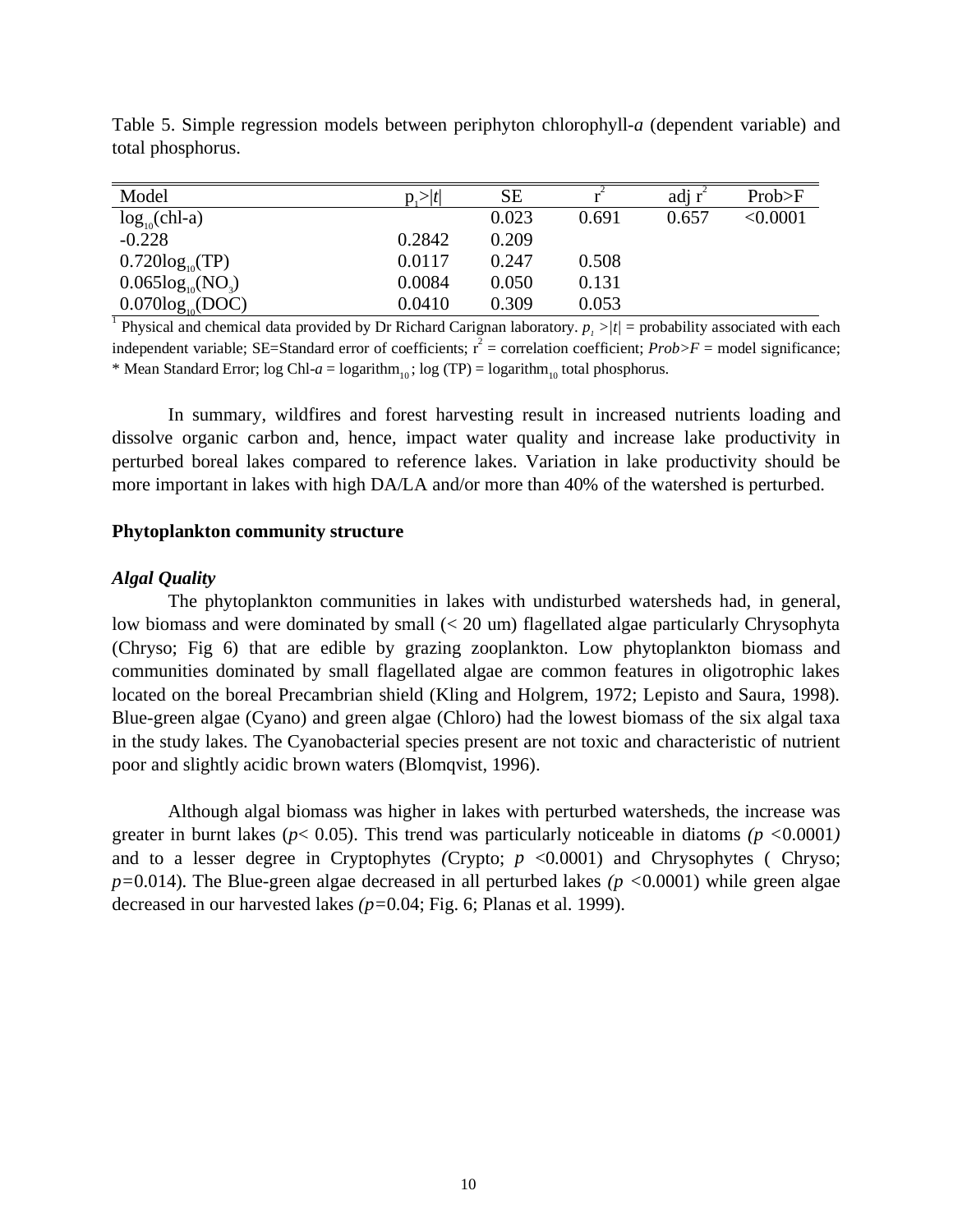

Figure 6. Three year mean biomass (wet weight) of the major pelagic algal groups in undisturbed (reference) and disturbed (fire and harvested) watersheds in eastern Canadian shield lakes. Cyano (Blue-green), Diato (diatoms), Chloro (green algae), Crypto (Cryptophytes), Peri (Dianoflagellates), Chryso (Chrysophytes). The Crypto, Peri and Chryso are flagellates. Different capital letters indicate a significant difference (*p<* 0.05).

Table 6 - Pearson correlations between algal taxa and some watershed and lake characteristics. Only significant correlations are shown.

| Algal Taxa         | Variables <sup>1</sup> |           |                |                 |  |
|--------------------|------------------------|-----------|----------------|-----------------|--|
|                    | % pert                 | Ex. Coef. | $log_{10}(TP)$ | $log_{10}(DIN)$ |  |
| $log_{10}$ (Cyan)  | 0.424                  | $-0.344$  | 0.428          | 0.458           |  |
| $log_{10}$ (Chlor) | 0.442                  | $-0.716$  | ns             | 0.699           |  |
| $log_{10}$ (Cryp)  | 0.521                  | $-0.534$  | 0.470          | 0.688           |  |
| $log_{10}$ (Chrys) | 0.534                  | $-0.622$  | ns             | ns              |  |
| $\log_{10}$ (Diat) | 0.713                  | $-0.677$  | 0.519          | 0.693           |  |
| $log_{10}$ (Peri)  | 0.475                  | $-0.663$  | ns             | ns              |  |

Watershed and physical - chemical variables data provided by Dr Richard Carignan's laboratory. % pert = percentage of watershed harvested or burnt; Ex.coef = Light extinction coefficient; log (PT) = logarith<sub>10</sub> total phosphorus concentration; log (DIN) = logarith<sub>10</sub> total dissolve inorganic nitrogen (nitrates + amonia); log (Cyan) = logarithm<sub>10</sub> Cyanobacteria; log (Cryp) = logarithm<sub>10</sub> Cryptophyta; log (Diat) = logarithm<sub>10</sub> Diatoms; log (Peri) = logarithm<sub>10</sub> Dinoflagellates; log (Chlor) = logarithm<sub>10</sub> Chlorophytes; log (Chrys) = logarithm<sub>10</sub> Chrysophytes.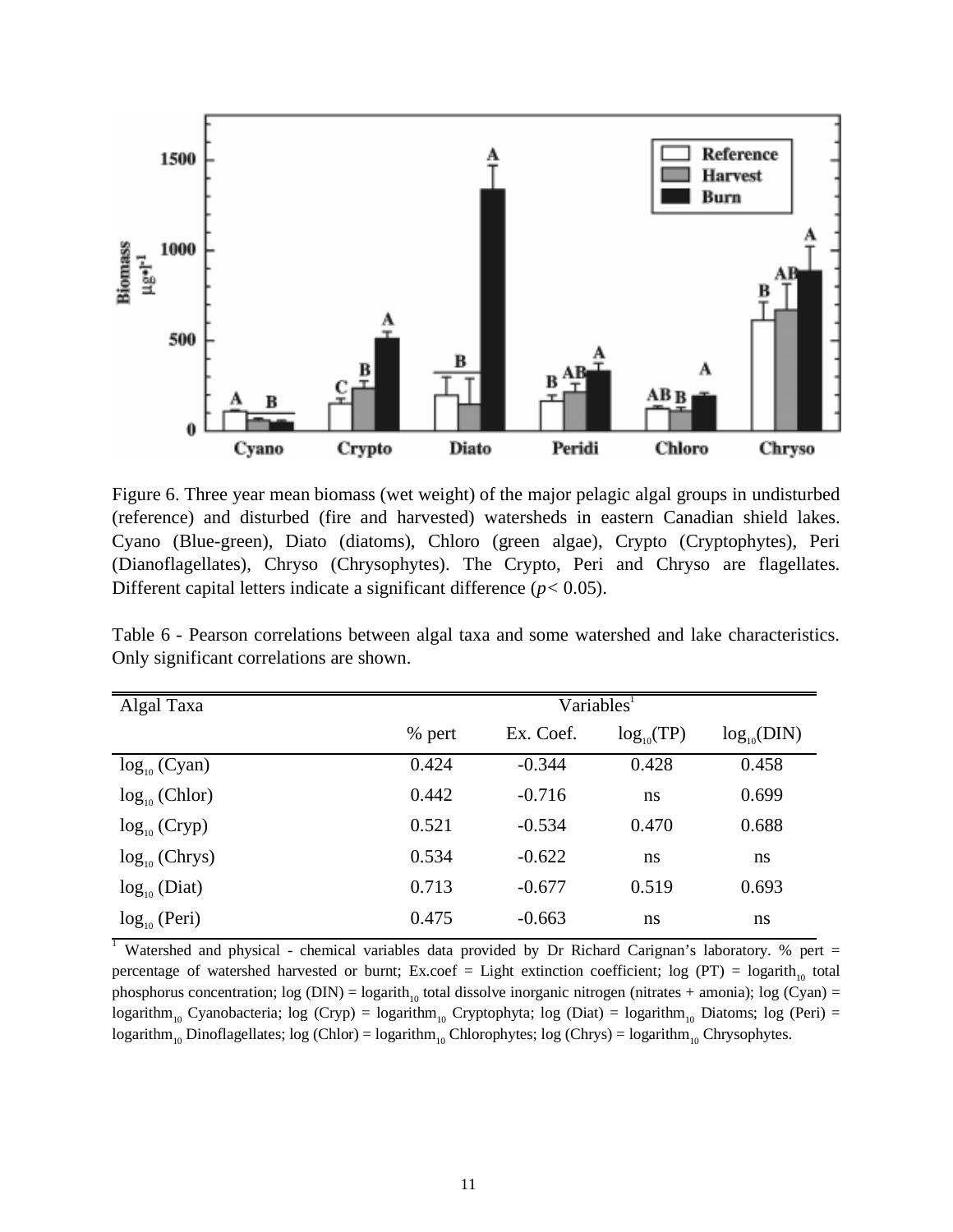#### *Variables influencing changes in algal quality*

Pearson correlations between the main algal groups in large perturbed watersheds and physico-chemical lake characteristics show that the % of perturbation and nutrients are positivively correlated with the majority of algal taxa, particularly diatoms and Cryptophytes. In contrast light extinction coefficient is negatively correlates with all algal groups (Table 6).

#### *Algal Quality forecast*

In lakes with large watersheds and disturbance (harvested or burnt), algal quality was not detectably different than in reference lakes. Three years after perturbation, no algae known to have toxins associated with them have appeared, however, export of DIN began to decrease in 1998 in disturbed watersheds while export TP has remained high after 3 years of perturbation. These changes in the DIN/TP ratio could favour  $N_2$ -fixing algae which could bloom and become a nuisance. The growth of N<sub>2</sub>-fixing blue-greens, could not only deteriorate water quality but out compete the edible algae (Chrysophytes, diatoms and Cryptophytes) that dominate our Canadian Shield lakes. These changes in algal quality have been reported in enrichment experiments in lakes and ponds (Schindler, 1974; de Noyelles and O'Brien, 1978). For the 1996 and 1997 data, algal biomass differences between sets of lakes were reflected in zooplankton biomass (Patoine, 1999) indicating a bottom-up effect ( Carpenter et al. 1991). If algal quality change occurs, the zooplankton growth could be impaired and consequently the fish.

#### *Algal sizes distribution*

Phytoplankton size is very important in relation to food availability to consumers. Usually three fractions are considered: picoplankton  $(< 2 \mu m)$  nanoplankton  $(2 - 20 \mu m)$  and microplankton ( $> 20 \mu m$ ), the two first fractions being the most heavely grazed.

Nanoplankton is the dominant fraction in our study lakes, as anticipated in oligotrophic ecosystems This fraction was not significantly altered in harvested lakes. Perturbation impaired the growth of picoplankton ( $p < 0.0001$ ) in lakes within burnt as well as harvested watersheds (Fig. 7).

#### *Variables influencing algal size*

Pearson correlations between main taxa and watershed and physico-chemical variables show the importance of disturbance and DA/LA, nutrients and light in altering the algal community structure, particularly in the more edible phytoplankton taxa in Canadian shield lakes (Table 7).

In summary, in the short term (three years after perturbation) phytoplankton quality was not detectably altered in disturbed lakes, but the biomass of some "edible" algal groups was higher in lakes with burnt watersheds as compared to harvested and undisturbed watersheds.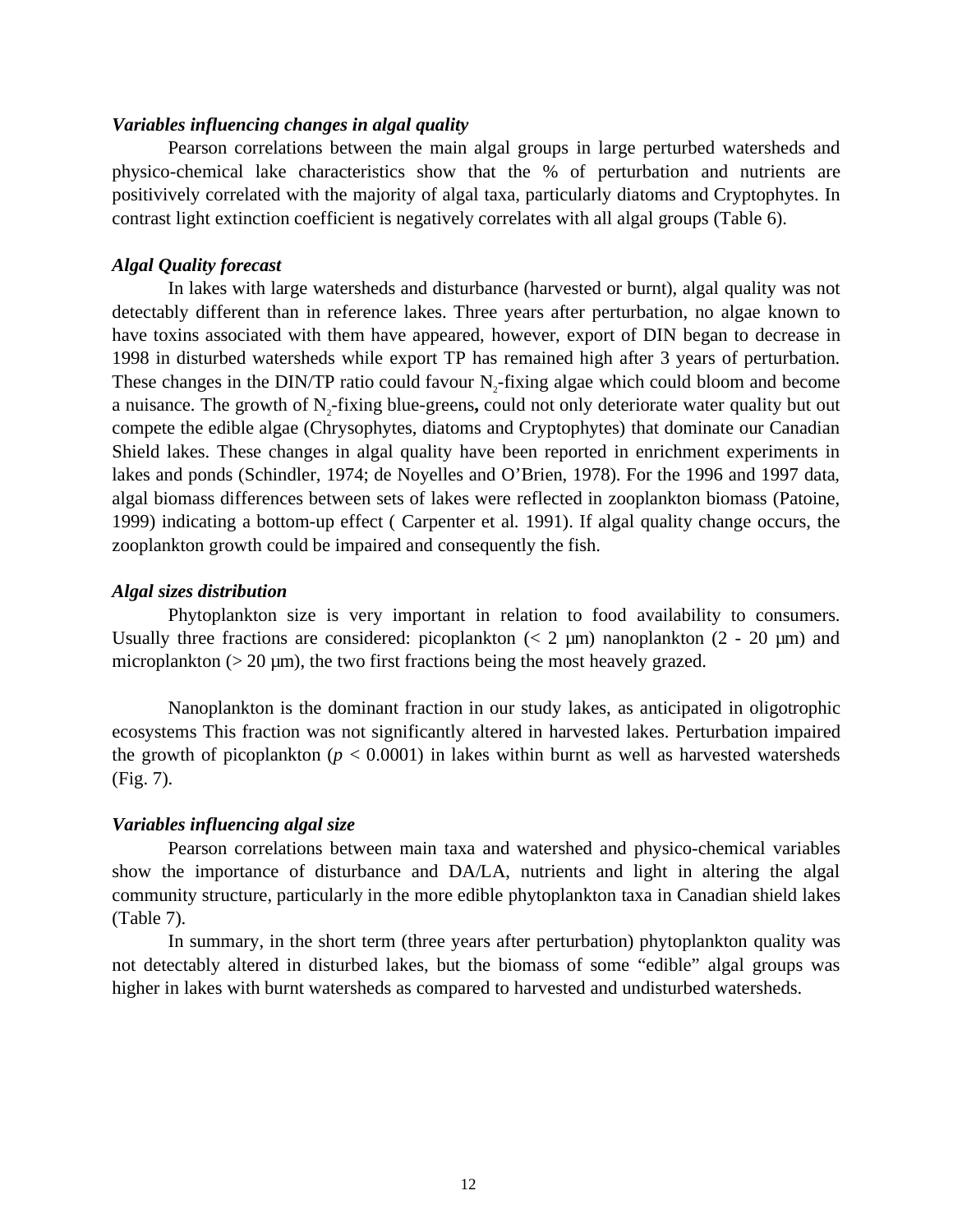

Figure 7. Three years means of the different phytoplankton fractions in reference, harvest and burnt lakes.

Table 7. Pearson correlations between algal size and some watershed and lake characteristics. Only significant correlations are shown.

|                  | Pico     | Nano     | Micro    |
|------------------|----------|----------|----------|
| DA/LA            | $-0.510$ | ns       | ns       |
| % perturbation   | ns       | 0.739    | ns       |
| Ex. Coef.        | ns       | $-0.771$ | $-0.557$ |
| $log_{10}$ (TP)  | ns       | 0.485    | ns       |
| $log_{10}$ (DIN) | ns       | 0.732    | ns       |

Watershed and physico - chemical variables data provided by Dr Richard Carignan's laboratory. DA/LA = Dranaige to lake area; % pert = percentage of watershed harvested or burnt; Ex.coef = Light extinction coefficient; log (PT) = logarith<sub>10</sub> total phosphorus concentration; log (DIN) = logarith<sub>10</sub> total dissolve inorganic nitrogen (nitrates + amonia) concentration.

#### **Algal Biodiversity**

In the undisturbed lakes, there were about 40 phytoplankton species. Algal biodiversity in lakes in burnt watersheds was not distinguishable from lakes in undisturbed watersheds. However in harvested lakes, algal biodiversity decreased  $(p= 0.0003)$  where the disturbance was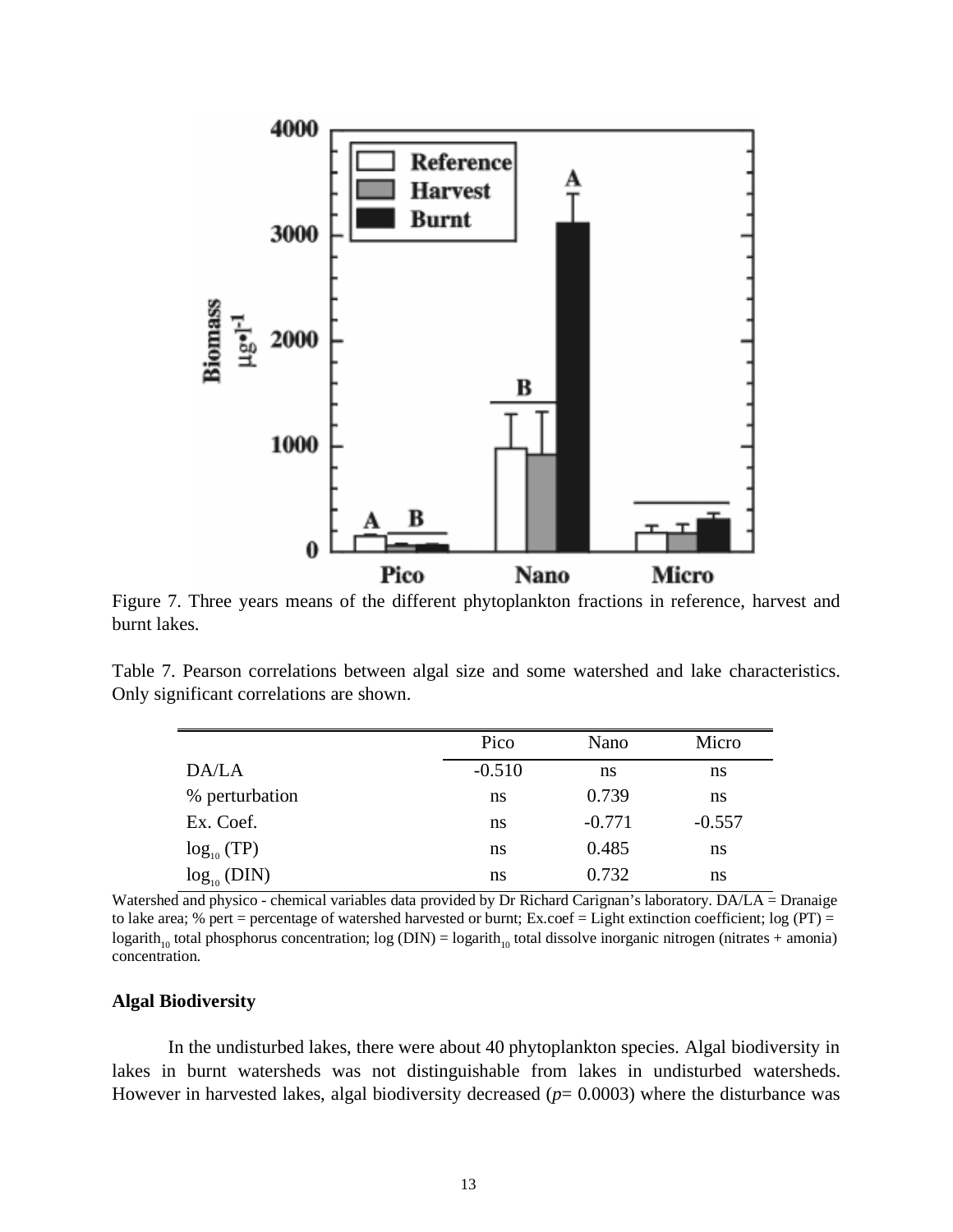relatively large and is slightly higher than in reference and burnt lakes when the disturbance is lower (Fig. 8; Planas et al., 1999).



Figure 8. Algal biodiversity in reference lakes, in lakes in harvested watersheds (perturbation > 40%) and in lakes in burnt watersheds. Different columns in each set of lakes correspond to lakes with an DA/LA ratio less than 7 and more than 7.

Lack of detectable effects of watershed disturbance on algal biodiversity when the disturbance was small supports the "intermediate perturbation" hypothesis. This hypothesis states that the response of community structure to perturbation depends not only on the intensity and frequency of disturbance, but also on the stress level at which the community is living. In some situations, where nutrients or other factors limit plant productivity to low levels, a moderate increase in the limiting factor allows more species to survive, leading to an increase in plant species richness or diversity (Currie and Paquin, 1987; Proulx et al., 1996). In the Boreal Shield lakes under study, nutrients limit algal growth. In this setting moderate increases in nutrients (that do not change the trophic status) will favour biodiversity. However, if the dissolved organic carbon (DOC) concentration increases, water colour will be augmented and high water colour would decrease light penetration (Kirk, 1994). In our study, lakes in perturbed watersheds have higher nutrient and DOC concentrations and lower light penetration than lakes in unperturbed watersheds (Carignan et al. 1999). A negative relationship was found between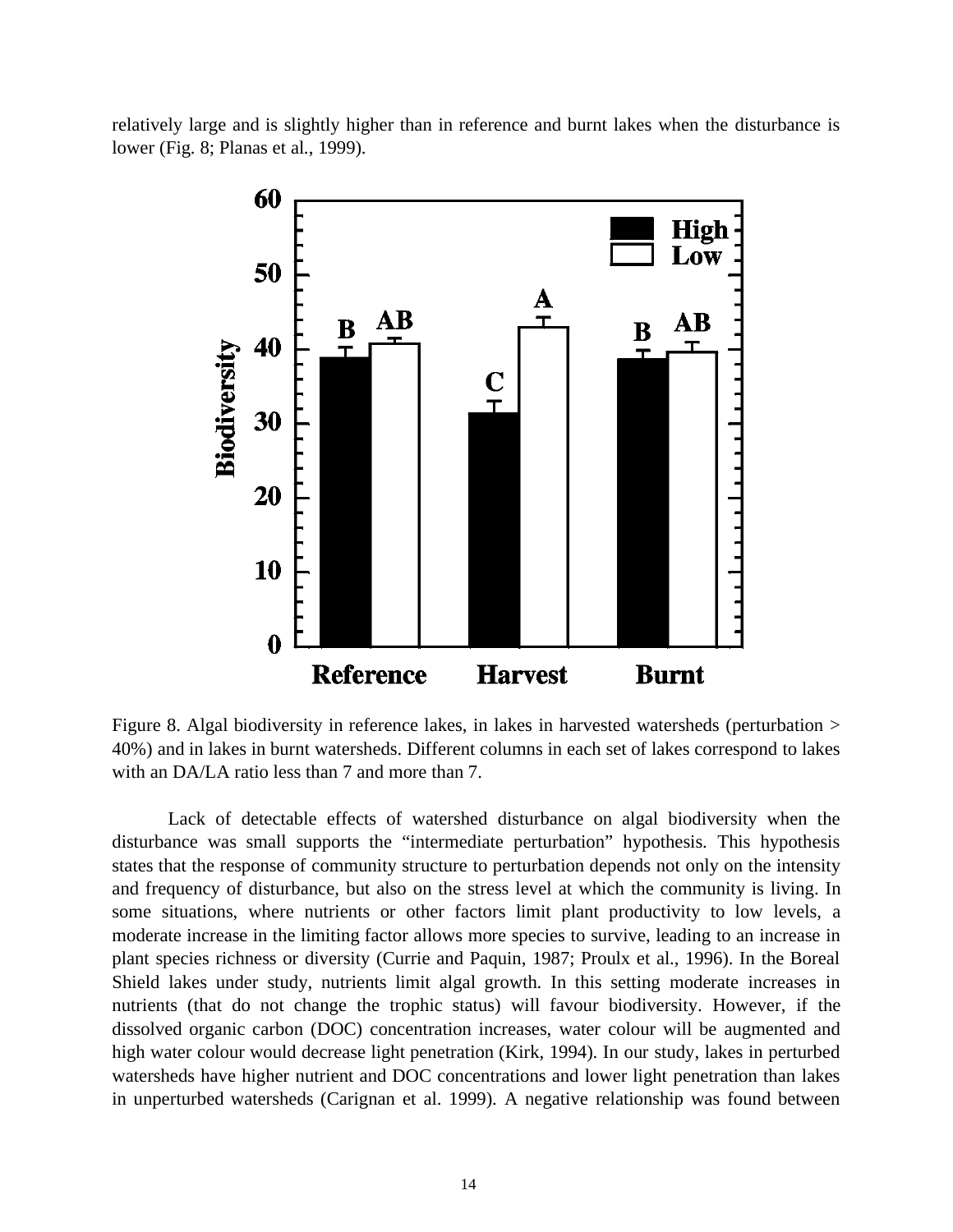algal biodiversity and light extinction coefficient (Fig 9;  $r^2 = -0.525$ ,  $p < 0.0001$ ). This inverse relationship was strongest in harvested lakes with a relatively large disturbance in the watershed. A negative relationship between algal biodiversity and light extinction coefficients, in our study lakes, suggests that light could be the variable that impairs growth in some algal species. In the perturbed, particularly harvested lakes, high light extinction coefficients could be linked to reduced biodiversity.

In summary, algal biodiversity was similar in undisturbed and naturally perturbed watershed lakes. In anthropogenically impacted lakes, where the disturbance was relatively small, biodiversity was slightly higher than undisturbed and naturally disturbed watersheds. However, algal biodiversity decreased when the watershed perturbation was large (i. e., more than 40% of the watershed was cut and when the DA/LA ratio was higher than 7).



Figure 9. Regression between algal biodiversity and light extinction coefficient in lakes with large perturbed watersheds.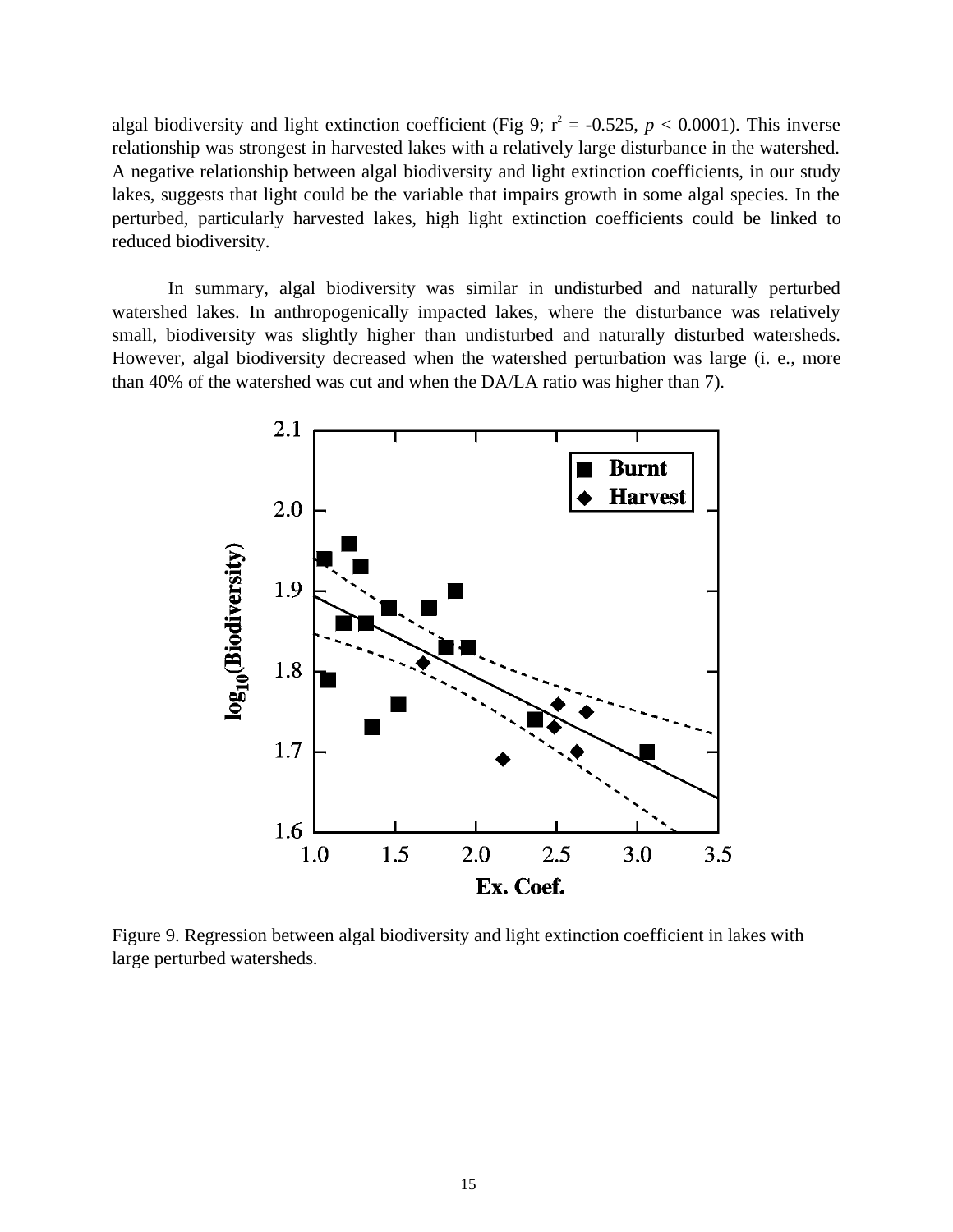# **MANAGEMENT APPLICATIONS**

The responses of primary producers in lakes located in post-fire and post-harvest watersheds are shown to be comparable. The similarity in the responses was either at the level of processe (biological productivity) or community structure (algal biodiversity and quality) and indicates that cutting regimes could be adapted to fire frequencies.

 The responses of primary producers can be predicted with very simple empirical models (such as the one developed for water quality by Carignan et al. 1999) using a small number of independent variables easily measured from maps, such as watershed and lake areas combined together with perturbation scenarios (Fig. 10). These models allow for the evaluation and comparison of forest management practices and ensure the sustainability of aquatic ecosystems.



Figure 10. Empirical model to predict changes in algal productivity, as a function of the drainage basin area to lake area, in different harvesting scenarios. Numbers indicate different DA/LA scenarios, (1) DA/LA = 3.5, (2) DA/LA = 7, (3) DA/LA = 10.5 and (4) DA/LA = 14.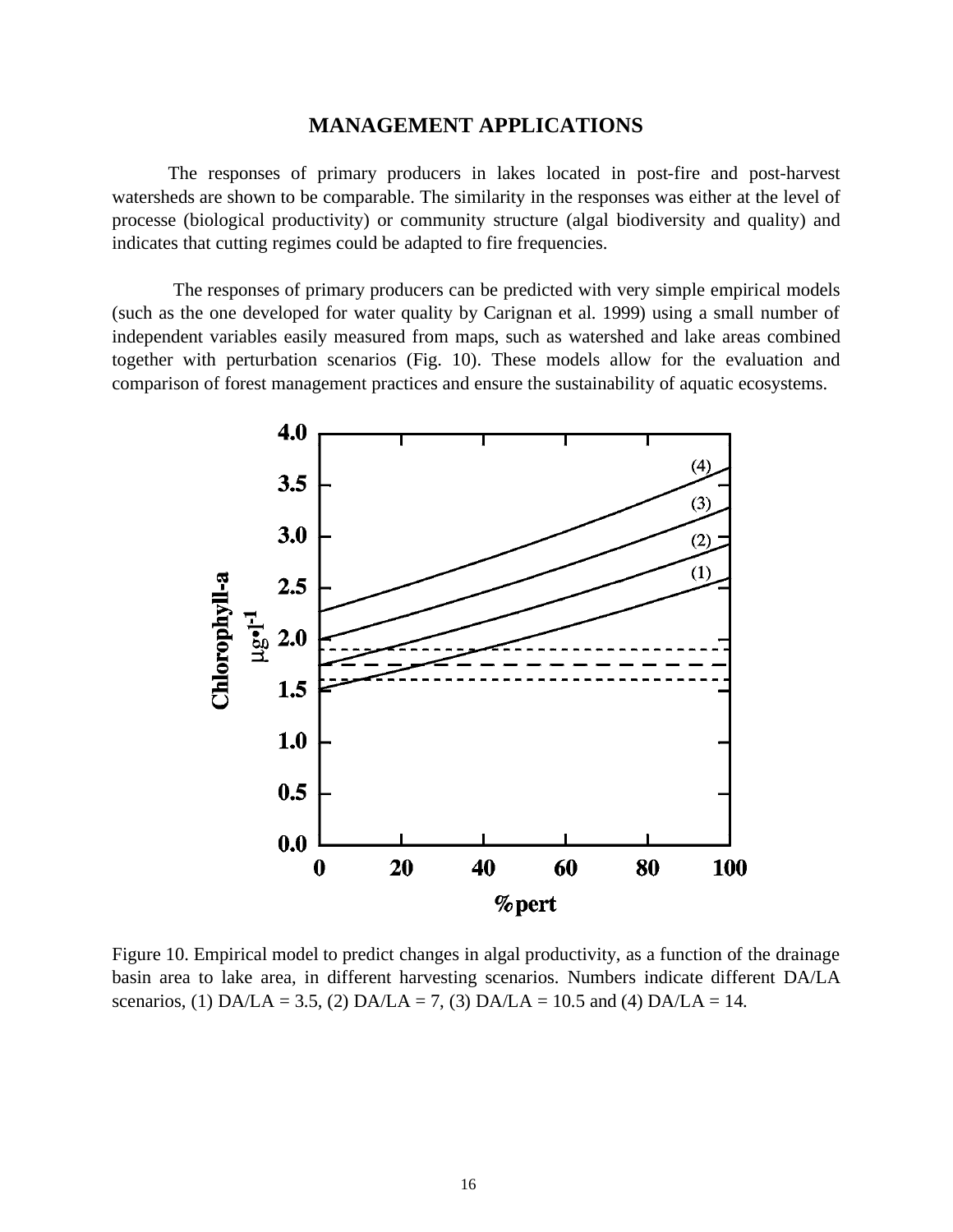These models are imperative for the maintenance of the desirable trophic status of lakes and allow for the preservation of quality and biodiversity of aquatic life. The maintenance of trophic status would avoid lake deterioration, e. g., i) decrease of oxygen concentrations that impede the survival of fish species, such as trout, that in summer take refuge in deeper regions of lakes (where oxygen deficiency occurs) and ii) increase of internal loading of nutrients and contaminants that will have a synergic effect in lake deterioration. To preservation of algal quality will prevent the proliferation of undesirable species that could threaten the health of their consumers, from zooplankton to fish, Maintenance of algal biodiversity reinforces the stability of the aquatic systems, avoiding disturbance responses that significantly deviate from natural variability.

The algal responses to perturbations could also be used as indicators of sustainable Forest Management (SFM) since their time response to perturbation is very fast (the life span of algae is from hours to days) and because algal community changes have a cascading effect on the entire food weeb. Algae could also be used as an early warning to predict changes further up the food chain (e.g., fish).

The deliverables of this study could aid the decision makers with the identification of indicators that are easily measured, cost-effective and relevant to forest activities at the two levels required to be operational: predictive tools to aid in planning and evaluative tools to use in environmental monitoring (Kneeshaw et al., 1999). These tools will be incorporated into the biophysical model, currently under development between SFM-Network researchers of legacy 1, to maintain ecological standards of the whole watershed including water resources and aquatic life. The biophysical model represents one level in the global assessment model to be delivered to the decision-makers in order to reach certification and ISO standards.

# **CONCLUSIONS**

In the short term, watershed disturbances (natural and anthropogenic) increase the productivity of algae, by increasing the biomass of some algal groups, mainly in lakes with the largest drainage area in relation to lake area and % perturbation. Watershed perturbations, still in the largest watersheds of the lakes monitored, do not detectably modify algal quality. Phytoplankton biodiversity was not detectably altered in naturally disturbed lakes, nor in human perturbed lakes when the disturbance was relatively small. However, algal productivity and phytoplankton species biodiversity could be jeopardized in lakes with large watersheds, when a relatively large portion of the watershed is harvested. Thus, watershed attributes could be useful tools that allow planners to maintain, at least in the short term, healthy aquatic ecosystems, while providing economic, social and cultural opportunities for the benefit of present and future generations.

# **REFERENCES**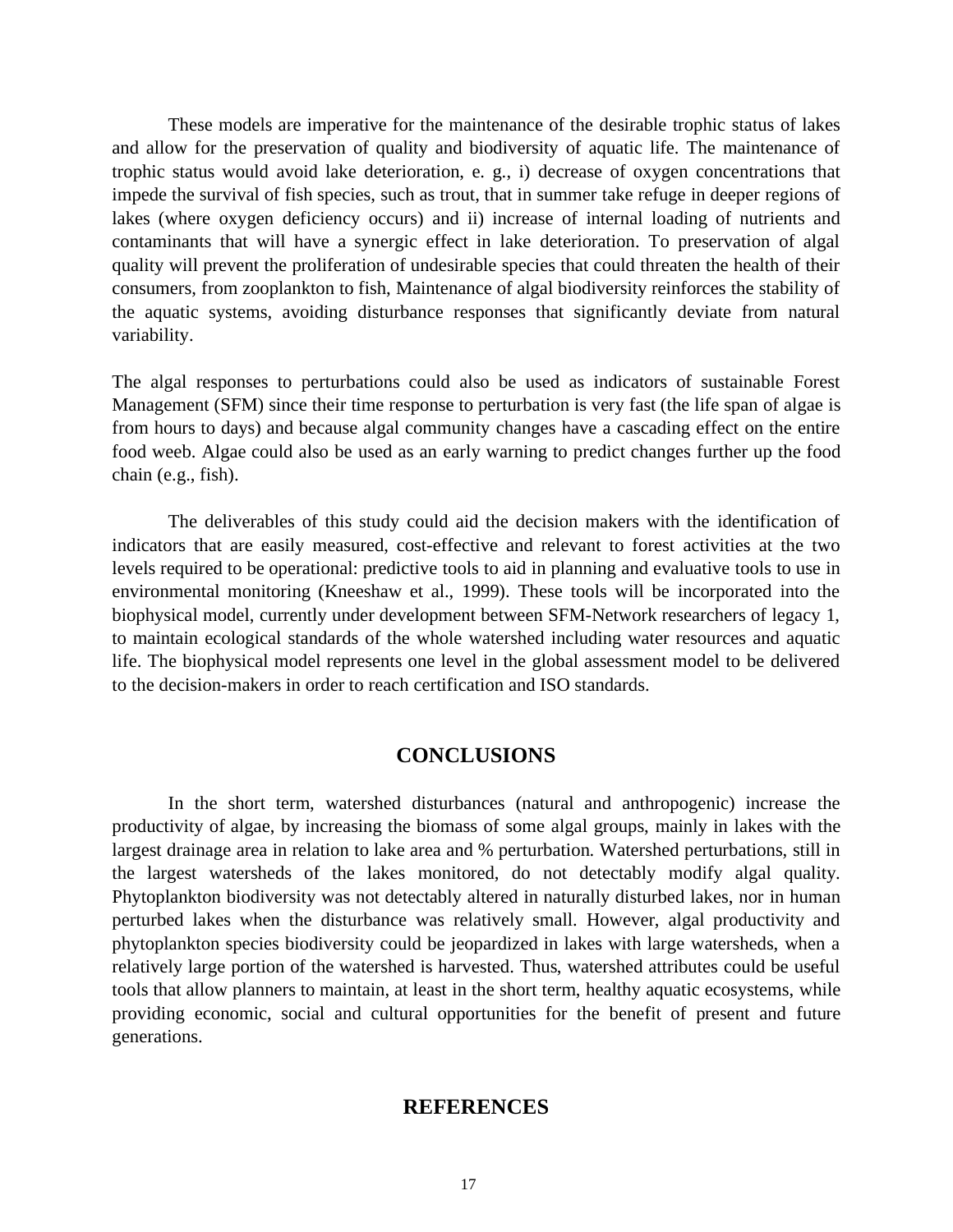- Bayley, , S.E., Schindler, D. W., Beaty, K. G., Parker, B. R., and Stainton, M.P. 1992. Effects of multiple fires on nutrients yields from streams draining boreal forest and fen watersheds: nitrogen and phosphorus. Can. Fish. Aquat. Sci. 49: 584-596.
- Beaty, K. G. 1994. Sediment transport in a small stream following two successive forest fires. Can. Fish. Aquat. Sci. 51: 2723-2733.
- Blomqvist, P. 1996. Late summer phytoplankton response to experimental manipulation of nutrients and grazing in unlimed and limed Lake Njupfatet, central Sweden. Arch. Fur Hydrobiol. 137: 425-455.
- Carignan, R., D'Arcy, P., Pinel-Alloul, B., Kalff, J. , Planas, D. and Magnan, P. 1999. Comparative impacts of fire and forest harvesting on water quality in boreal shield lakes, Proceeding of the 1999 Sustainable Forest Management Network Conference. Science and Practice: Sustaining the Boreal Forest, 14-17 Febr. 1999, Edmonton, Alta. Edited by Terrence S. Veeman, Daniel W, Smith, Brett G. Purdy, Fiona J. Salkie and Gillian A. Larkin. pp. 121-126.
- Carpenter, S.R., Frost, T.M., Kitchell, J.F. Kratz, T.K., Schindler, D.W., Shearer, J., Sprules, W.G., Vanni, M.J., and Zimmerman, A.P. 1991. Patterns of primary production and hervivory in 25 North American lakes ecosystems. *In* Comparative analysis of ecosystems: paterns, mechanism and theory. *Edited by* J. J. Cole, G. Lovett and S. Findlay. Springer Verlag, New York. pp. 67-96.
- Connell, J.H. 1978. Diversity in tropical rain forests and coral reefs. Science 199:1302-1310.
- Currie , D. J., and Paquin, V. 1987. Large scale biogeographical pattern of species richness of trees. Nature 329: 326-327.
- Curtis, P.J., and Schindler, D.W. 1997. Hydrological control of dissolved organic matter in loworder Precambrian Shield lakes, northwestern Ontario. Biogeochemistry 36: 125-138. DeAngelis, D. L. 1992. Dynamics of Nutrient Cycling and Food Webs. Chapman and Hall. London, 270p.
- de Noyelles, F. and O'brien, W.J. 1978. Phytoplankton succession in nutrient enriched experimental ponds as related to changing carbon, nitrogen and phosphorus conditions. Arch. Hydrobiol. 84: 137-165.
- Ehrlich, P.R. & G.C. Daily. 1993. Population extinction and saving biodiversity. Ambio 22 (23): 6468.
- Elber, F and Schanz, F. 1989. The causes of change in the biodiversity and stability of phytoplankton communities in small lakes. Freshwater Biol. 21: 237251.
- Elton, C. S.1958. The ecology of invasions by animals and plants. Methuen, London.
- France, RL 1995. Differentiation between littoral and pelagic food webs in lakes using stable carbon isotopes. Limnol. Oceanogr. 40:1310-1313.
- Fisher, S.T. and Grimm, N.B. 1991. Streams and disturbances: Are cross-ecosystem comparisons useful? Comparative Analysis of Ecosystems. Patterns, Mechanisms and Theories. Edited by J.J. Cole, G. Lovett & S. Findlay. Springer-Verlag, New York pp. 196-221.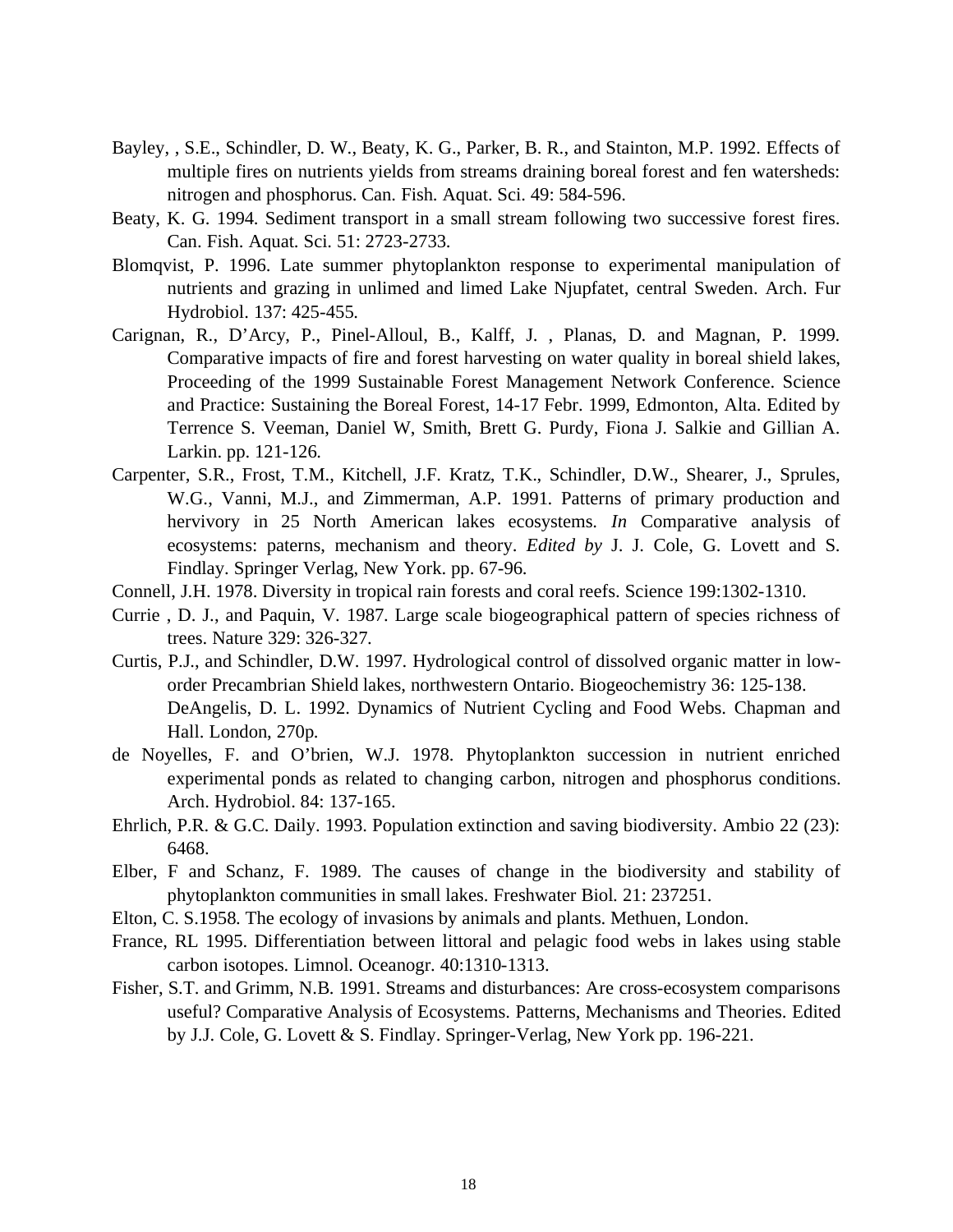- Groulx, S-R., Planas, D., Prepas, E. E. & Carignan, R. Benthic Algal Biomass in response to watershed disturbance. Proceeding of the 1999 Sustainable Forest Management Network Conference. Science and Practice: Sustaining the Boreal Forest, 14-17 Febr. 1999, Edmonton, Alta. p. 760-761.
- Harris, G. P. 1998. Predictive models in spatially and temporally variable freshwater systems. Australian J. Ecol. 23: 80-94.
- Hecky, RE and Hesslein, R.H. 1995. Contribution of benthic algae to lake food webs as revealed by stable isotope analysis. J.N. Am. Benthol. Soc. 14:631 - 653.
- Hormung, M. and B. Reynolds. 1995. The effects of natural and anthropogenic environmental changes on ecosystems processes at the catchment scale. Trends Ecol. Evol. 10: 443-449.
- Kauffman , J. B., Cumming,D.L., and Ward, D. E. 1994. Relationship of fire, biomass and nutrient dynamics alog vegetation gradient in the Brazilian cerrado. J. Ecol. 82: 519-531.
- Kirk, J. T. O. 1994. Light and phothosynthesis in aquatic ecosystems. Cambridge Press. Cambridge. U.K.
- Kling, H. J. and Holgrem, S.K. 1972. Species composition and seasonal distribution in the Experimental Lakes Area. Northwestern Ontario. Fish. Mar. Serv. Res. Dev. Tech. Rep. 337, 51 pp
- Kneeshaw, D. D., Leduc, A. , Drapeau, P., Messier, C. and Bouthillier, L. 1999. Developing ecological standards of SFM at operational scale for the Boreal forest: an academic point of view. Proceeding of the 1999 Sustainable Forest Management Network Conference. Science and Practice: Sustaining the Boreal Forest, 14-17 Febr. 1999, Edmonton, Alta. Edited by Terrence S. Veeman, Daniel W, Smith, Brett G. Purdy, Fiona J. Salkie and Gillian A. Larkin. pp. 525- 531.
- Lepistö, L. and Saura, M. 1998. Effect of forest fertilization on phytoplankton in a boreal brown water lake. Boreal Env . Res. 3: 3343.
- Likens G.E., Bormann, F. H., Pierce, R. S., Eaton, J. S., and Johnson, N. M. 1977 Biogeochemistry of a forested ecosystem. Springer-Verlag, New York. 146 pp.
- Lubchenco, J., Olson, A. M., Brubaker, L. B., Carpenter, S. R., Holland, M. M., Hubbell, S. P., Levin, S. A., MacMahon, J. A., Matson, P. A., Melillo, J. M., Mooney, H. A., Peterson, C. H., Pulliam, H. R., Real, L. A., Regal P. J., and Risser, P. G. 1991. The Sustainable Biosphere Initiative : An Ecological Research Agenda. Ecology. 72: 371-412.
- Magnan, P. and St-Onge, I. 1999. Impact of logging and natural fires on fish communities of Laurentian Shield (Québec). Proceeding of the 1999 Sustainable Forest Management Network Conference. Science and Practice: Sustaining the Boreal Forest, 14-17 Febr. 1999, Edmonton, Alt. Edited by Terrence S. Veeman, Daniel W, Smith, Brett G. Purdy, Fiona J. Salkie and Gillian A. Larkin. pp. 150-154.
- Nush, E.A. Comparison of different methods for chlorophyll and phaeopigments. Arch. Hydrobiol. Beih Ergebg. Limnol. 14: 14 - 36.